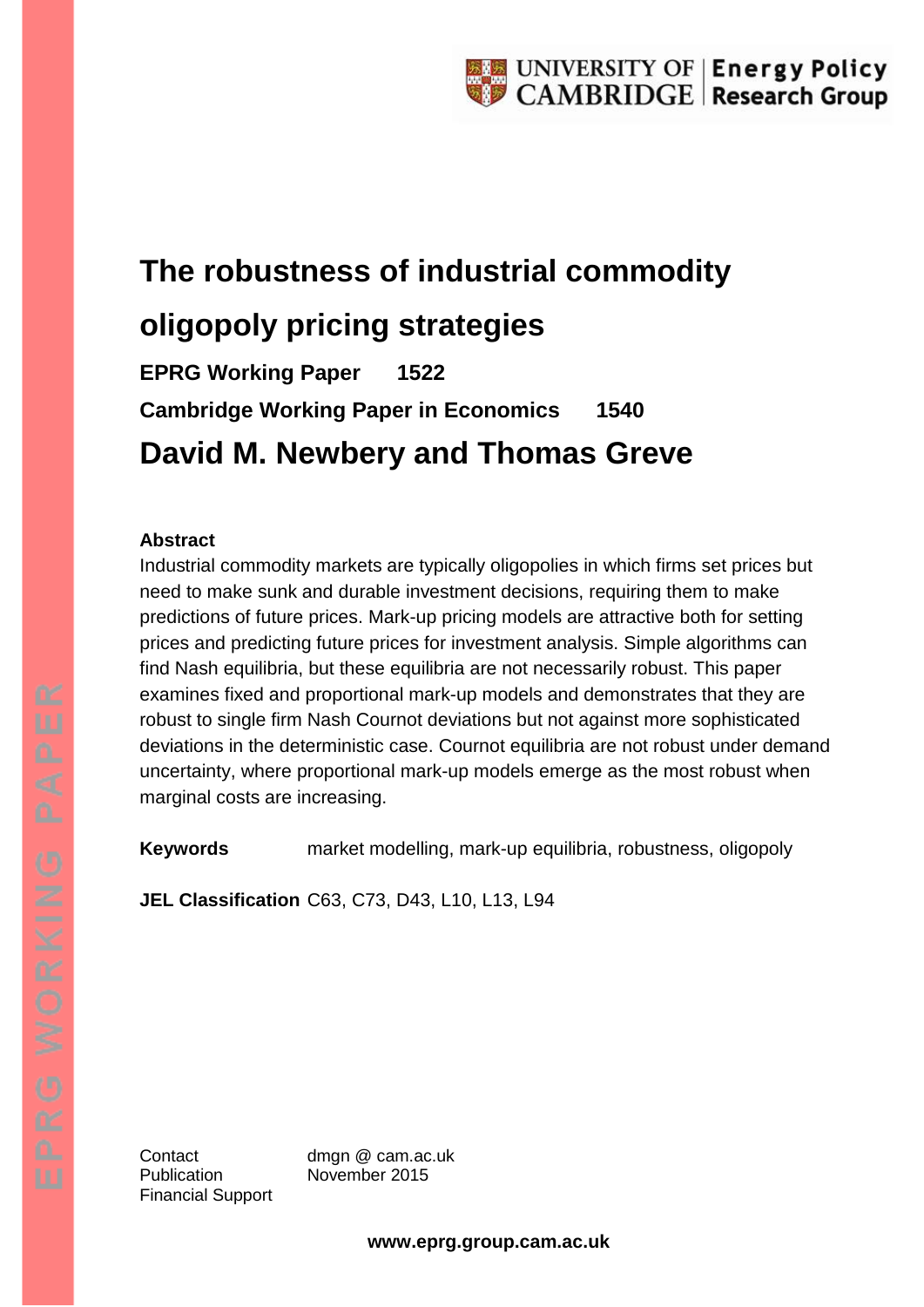## The robustness of industrial commodity oligopoly pricing strategies<sup>∗</sup>

David M. Newbery<sup>†</sup> and Thomas Greve<sup>‡</sup> Imperial College London and EPRG Cambridge

December 10, 2015

#### Abstract

Industrial commodity markets are typically oligopolies in which firms set prices but need to make sunk and durable investment decisions, requiring them to make predictions of future prices. Mark-up pricing models are attractive both for setting prices and predicting future prices for investment analysis. Simple algorithms can find Nash equilibria, but these equilibria are not necessarily robust. This paper examines fixed and proportional mark-up models and demonstrates that they are robust to single firm Nash Cournot deviations but not against more sophisticated deviations in the deterministic case. Cournot equilibria are not robust under demand uncertainty, where proportional mark-up models emerge as the most robust when marginal costs are increasing.

Keywords: market modelling, mark-up equilibria, robustness, oligopoly

JEL Classification: C63, C73, D43, L10, L13, L94

## 1 Introduction

Industrial commodity markets such as those for electricity, gas, chemicals, aluminium and steel<sup>1</sup> are typically oligopolies, despite the homogeneity of their products that would seem to favour

<sup>∗</sup>This paper is a generalisation of the earlier paper "The strategic robustness of mark-up equilibria," EPRG1318. We are indebted to a number of earlier referees' comments as well as to Robert Ritz and Marta Rocha.

<sup>†</sup>Corresponding author: Faculty of Economics, Sidgwick Ave, Cambridge, CB3 9DE, UK, ph: +44 1223 335248; email: dmgn@cam.ac.uk.

<sup>‡</sup>EPRG, Cambridge; contact address: Faculty of Economics, Sidgwick Avenue, Cambridge UK CB3 9DE; email: tg336@cam.ac.uk.

<sup>1</sup>Commodities that can be easily stored require an intertemporal analysis with additional complications (see e.g. Baldursson, 1999). We therefore restrict attention to markets for goods like electricity that cannot easily be stored.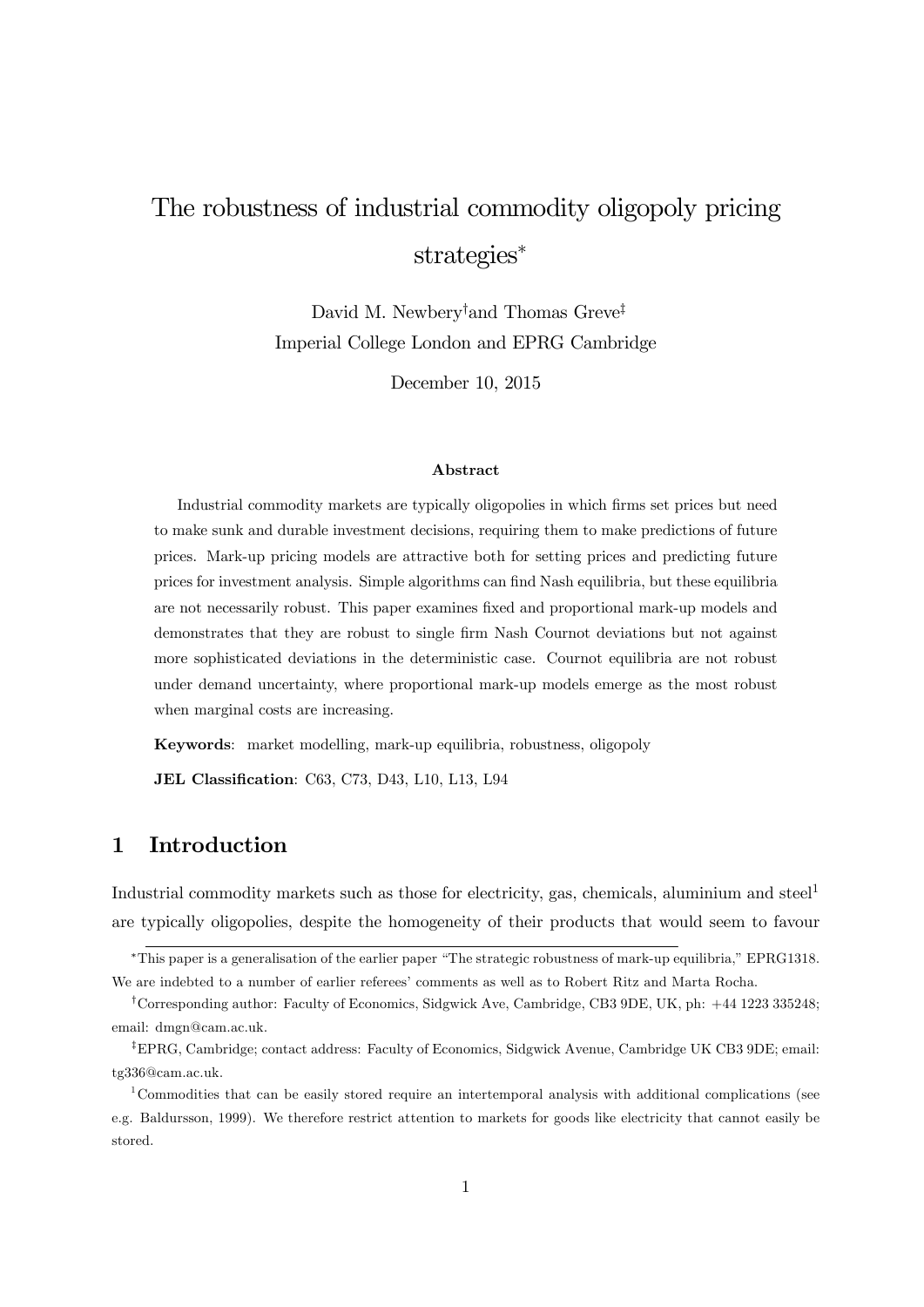intense price competition. A key feature of these markets is that variable costs are typically only a fraction of total costs, and high fixed, or more accurately, sunk costs create a barrier to entry that supports the oligopoly (Grossman, 1990). In addition, different plants often have different costs (through differences in the date of investment combined with technical progress, different input and/or transport costs, etc.). Over time supply and demand conditions change, but firms are imperfectly informed about their rivals' costs and profits. At any moment, firms in such industries are likely to be well-informed about their own variable costs, but aware that their fixed costs are often accounting artifices, or more accurately as their investments are sunk, their current value is only what they are worth in delivering future profits.

Tirole's classic text on Industrial Organization notes the difficulty in theorizing about firms with market power that repeatedly interact in markets, and notes (Tirole, 2000, p240) that "the proliferation of theories is mirrored by an equally rich array of behavioral patterns actually observed under oligopoly." After discussing the delicacy of game theoretic models with reputation, he turns to the Darwinian or evolutionary approach, in which agents may not consciously maximize but suboptimal rules will be rejected or lead to exit. "This approach ... looks at strategies, or (better terminology) rules, that are 'robust' in the sense that they do relatively well against a variety of other rules. ... and that "only actors who use robust rules will stay around. ... What is mean by 'robust rule' is a priori contingent on the set and the probability distribution of mutations, and on the set of strategies the robust rule is allowed to be compared to."

Somewhere between the super-rational game players and a population of naive agents following differing rules that is winnowed out by natural selection lie models of learning in which agents modify their rules in the light of their observations and experience. The simplest of these that retain a degree of plausibility are mark-up rules, in which firms mark-up prices on either variable or average costs. They have the obvious attraction that they focus on the key strategic parameter, the price, and keep open the prospect that firms can move to the optimal exploitation of their market power. They are particularly appealing for industrial commodities with homogenous products where price, rather than quality or reputation (needed if quality is hard to perceive ex ante), is the focus of competition. Such firms are more likely to choose pricing strategies than choosing quantities to sell, although decisions on investment and capacity are necessarily quantity decisions. More complex versions of such rules include supply function models (Klemperer and Meyer, 1989) which have been applied extensively to electricity wholesale markets (e.g. Green and Newbery, 1992). They have attractions in that they can reconcile capacity constraints, contracting, entry and repeated price setting (Newbery, 1998), but they run into two serious objections: they suffer from a multiplicity of solutions, and they are extremely hard to solve. As such they do not lend themselves to plausible adaptive learning rules, but their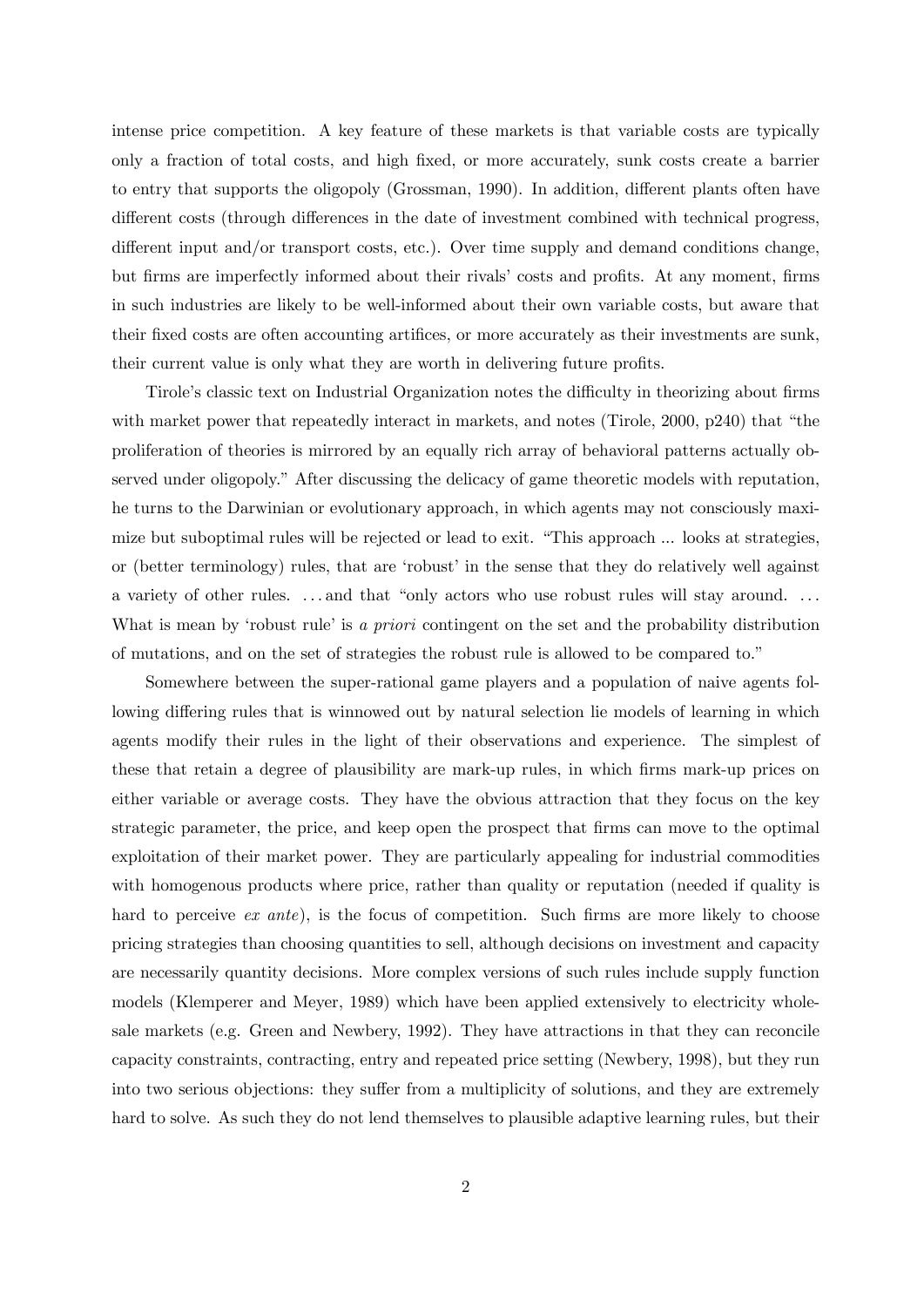theoretical underpinnings nevertheless provide a lens through which to examine other equilibria, as discussed below.

This dichotomy between setting prices in the short run but choosing quantities in the longer run has been analyzed by Kreps and Sheinkman (1983), and at least under certainty,2 allows the short-run decision to be considered as equivalent to a quantity choice, leading to a Cournot equilibrium as a plausible oligopoly equilibrium concept. However, variations in demand without instantaneous changes in capacity still force firms to choose prices rather than quantities, except in rather special circumstances. Long-term contracts for metals and fuels may specify the quantity but link the contract price to some index (e.g. gas is often linked to a lagged oil price), and some spot markets operate as auctions in which some firms offer quantities but other firms offer price-quantity pairs that set the clearing price for all (e.g. spot electricity auction platforms such as EUPHEMIA).

For most industrial commodities, firms set prices and are aware that setting prices at shortrun marginal cost not only foregoes evident market power, but risks bankruptcy if variable cost differences are modest. Firms therefore need to adopt pricing rules which can accommodate these market features, and will therefore need to add a mark-up on variable costs (or possibly average costs, where these are known) to reflect their market power and earn a return on their sunk investment costs. Also, what firms observe, and whether they can imitate strategies or only choose between strategies and learn of their outcome, clearly matters. Tirole (2000) cited above makes the point that we should look for robust rules or strategies. Hence, it is clearly timely to examine what form of mark-up to choose and test the robustness of these models to alternative pricing strategies.

This paper examines two particular forms of mark-up pricing — fixed and proportional — that seem well-suited to modeling market equilibria in homogenous industrial oligopolies, and asks whether these models are robust against more sophisticated strategies. If so, they pass the first test of plausibility, but if not, then marketers and modelers need to be aware of their fragility and perhaps consider alternative strategies. The paper follows the tradition of looking at the interaction of a small number of agents, each of which potentially has market power, but who are not initially well-informed about the decisions their competitors or customers are making. They therefore start out of equilibrium and must learn from their observations. Even if there is no uncertainty about demand and technology (and hence costs), each agent is uncertain about the choices its competitors will make, and therefore what is its own best strategy.

The literature on oligopoly pricing is huge. However, the literature is, as far as we know,

<sup>&</sup>lt;sup>2</sup>Hviid (1991) noted that under uncertainty this result is threatened by the non-existence of pure-strategy equilibria, a conjecture confirmed by Grant and Quiggen (1996).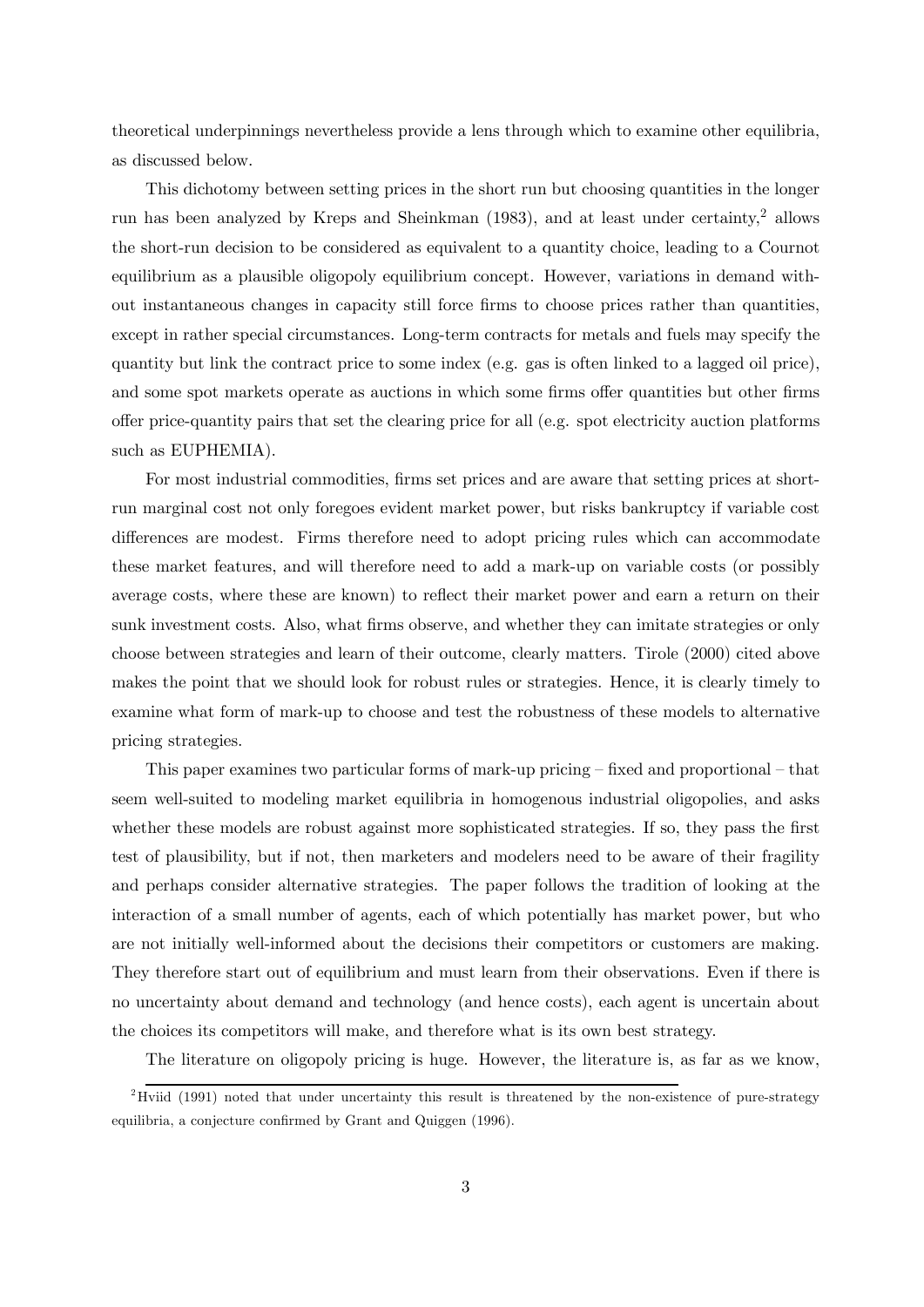silent on the analysis of the robustness of oligopoly models. The papers of Herweg and Mierendorff (2013) and Atalay (2014) highlight the importance of stability in pricing. Atalay (2014) studies the consequences of substantial variation in input prices in an industry of homogeneous products and the survival of firms. Herweg and Mierendorff (2013) go a step further and consider how to price in a market with demand uncertainty. They solve for the profit-maximizing tariff to suggest a flat rate. This paper also considers demand uncertainty with increasing variable costs and finds that proportional mark-ups are both more profitable and more robust.

The two papers closest to ours are Grant and Quiggin (1994; 1996). Grant and Quiggin (1994) examine the case in which each firm chooses its profit-maximizing mark-up over average cost instead of choosing the optimal (Cournot) output level. This has the attraction that firms normally choose prices, not outputs, and relates back to the earlier Hall and Hitch (1939) findings about firm behaviour. Firms are still assumed to set the mark-up where marginal cost is equal to marginal residual revenue, although that residual revenue is governed by how other firms set prices. However, once imperfect information is accepted, and that agents need to experiment to discover the relevant features of their market environment, and specifically the residual demand they face given final demand and the supplies of their competitors, the way is open to modeling how this learning will take place. That will depend on what is known, what is unchanging (e.g. final demand) and what may evolve (e.g. the actions of competitors). Several papers touch on this way of adapting price to rivals' actions. Bagwell (1995) looks at one-shot Stackelberg games and finds that the first-mover advantage is eliminated if there is even a slight amount of noise in observing the leader's choice. Vega-Redondo (1997), Schipper (2009) and Duersch, Oechssler, and Schipper (2012) look at dynamic stochastic Cournot strategies with varying learning and adjustment strategies. Appendix B surveys various approaches to learning and their application to oligopoly models, particularly those extensively used in the electricity industry. However, as far as we know, no paper offers a theoretical exploration into the robustness of different mark-up equilibria to alternative strategies such as Cournot and Stackelberg.

We show that the two mark-up strategies considered are more competitive than Nash-Cournot behaviour, with the Nash choice of the optimal proportional mark-up on marginal costs yielding lower prices and profits than the Cournot oligopoly but higher prices and profits than the optimum fixed mark-up on marginal costs. In deterministic cases, while these mark-up equilibria are robust against Nash deviations by single firms choosing quantities (or any other actions) instead of mark-ups, they are not robust to more sophisticated single-firm Stackelberg deviations in which the deviant maintains her output and the remaining players adapt to that and find the corresponding mark-up equilibrium output levels. The deviant player makes higher profits following this Cournot Stackelberg strategy. If demand is stochastic, then a fixed quantity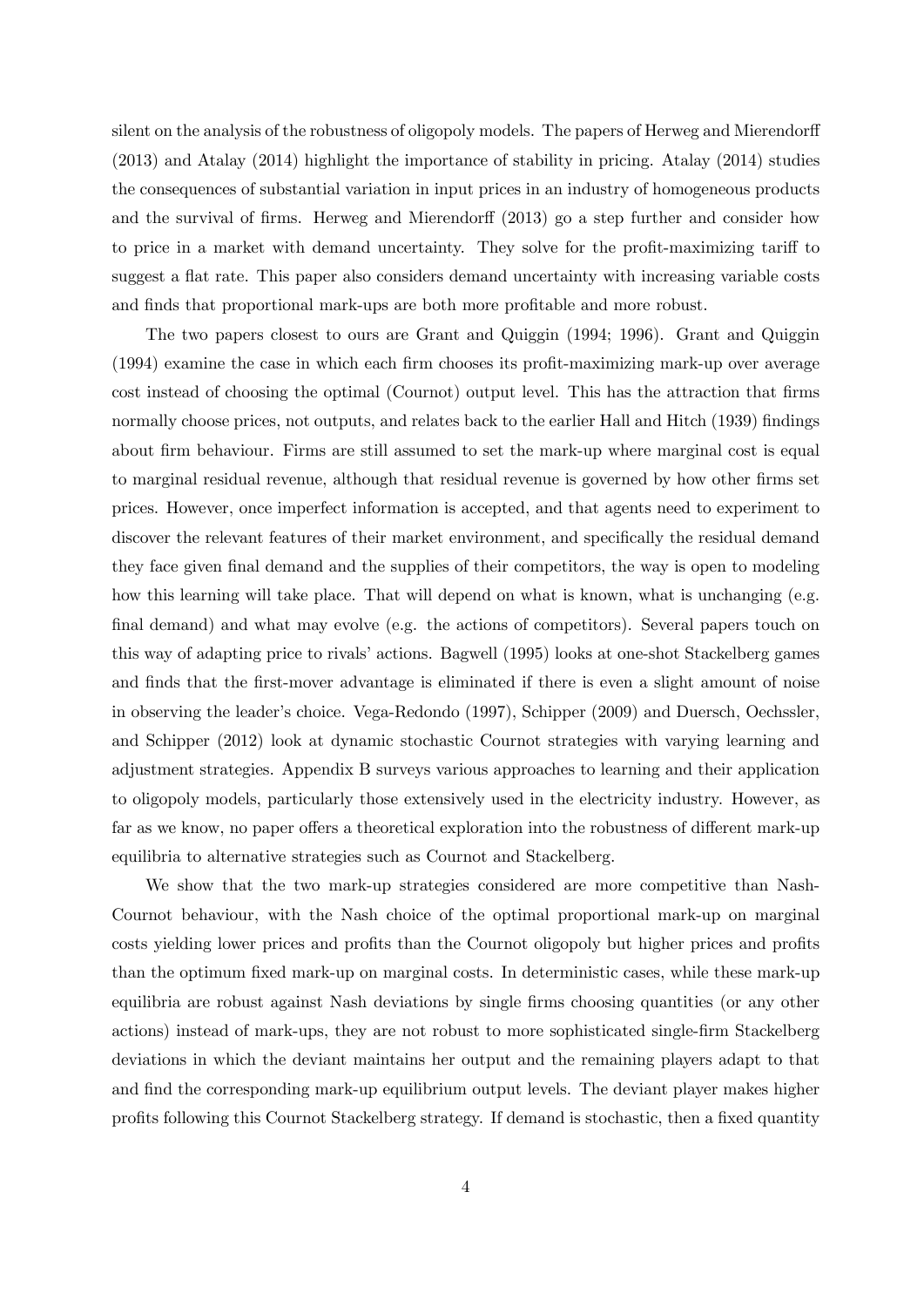response (deterministic Cournot) is strictly inferior to either mark-up equilibria, and in the case of linear marginal costs and linear demand, the proportional mark-up equilibrium as a supply function equilibrium is robust against any deviation, while a fixed mark-up is vulnerable to a proportional mark-up deviant.

This paper makes a number of contributions to the literature on oligopoly pricing. It first sets the scene by ranking in order of profitability three common market equilibrium models: the standard Cournot model (which can be rationalized in a world of certainty as a capacity constrained short-run equilibrium), and two price-setting models in which firms set prices as mark-ups on their marginal costs. This allows us to test their robustness against various kinds of deviations by single and multiple firms, first on the assumption of certainty, and then under uncertainty about demand levels. If, as in most industrial commodity industries, marginal costs are increasing, we find that proportional mark-ups emerge as the most attractive pricing model, which we relate to the literature on supply functions. These findings are relevant to the considerable literature on simulation modeling of such industries, widely used in investment analysis, policy reform (e.g. Green and Newbery, 1992, commenting on restructuring state-owned monopoly generation companies) and anti-trust investigations.

When making investment decisions, such firms need to be able to model the future strategic price-setting behaviour of their rivals in order to decide whether it is profitable to invest. Firms devote considerable resources to modeling their industry, or hire specialist consultancy firms to provide such models. To take just one example, the UK Government commissioned the LCP Consulting to construct the Dynamic Dispatch Model to study the impact of various electricity market reforms on investment incentives and hence future prices.<sup>3</sup> Models are also used by anti-trust authorities examining cases of suspected market abuse. In 2005, after energy prices moved sharply upwards, the European Commission launched a Sector Inquiry into competition in gas and electricity markets, pursuant to Article 17 of Regulation 1/2003 EC. The final report, published as DG COMP (2007), identified serious shortcomings in the electricity and gas markets, and was based on extensive modelling of these markets. Given the number of possible interactions (between firms and over time), useful models need to strike a balance between simplicity in specifying the rules and the complexity of strategic interactions. Increasingly, agent-based model simulations are constructed to mimic the interaction of agents in quite complex market settings (e.g. Bunn and Oliveira, 2001). Mark-up models emerge as very attractive candidates and have seen widespread analysis and use in such models. Weidlich and Veit (2008) give an excellent

<sup>3</sup>See http://www.lcp.uk.com/news-publications/case-studies/2013/decc-dynamic-dispatch-model-envision/ and a review of the model at https://www.gov.uk/government/uploads/system/uploads/attachment\_data/file/65711/5427 ddm-peer-review.pdf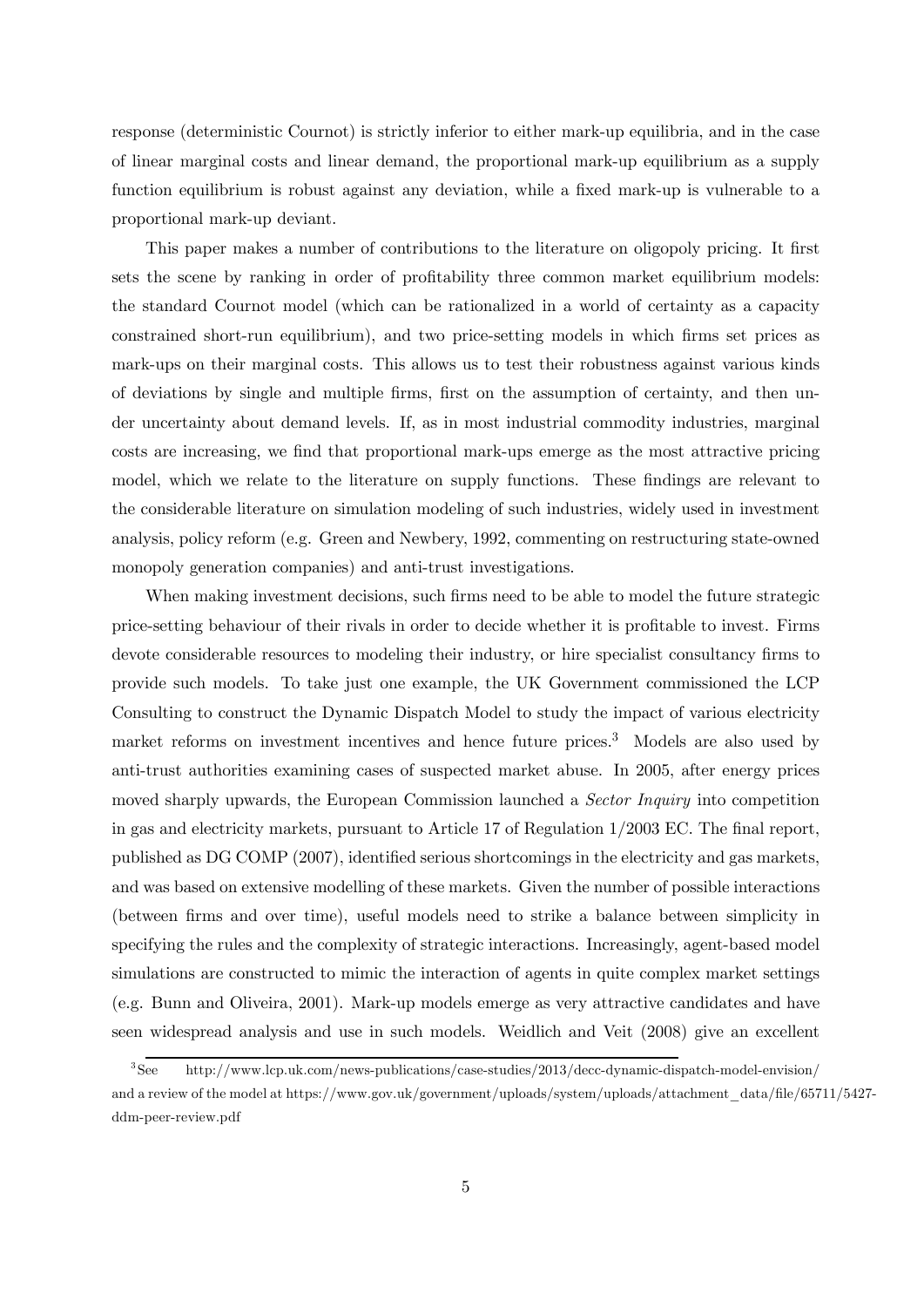survey of wholesale electricity market models and compare different learning strategies and their results.

The paper is organized as follows. In Section 2, we introduce our mark-up models. In Section 3, we present and test the robustness of Cournot deviations, while in Section 4 we test our models against Stackelberg deviations.

## 2 Mark-up models

The next section sets out the model in which demand and cost functions are assumed nonstochastic. The need to model behaviour as learning is motivated by the imperfect knowledge agents have about the shape of the residual demand schedule they face, which depends on the choices of their competitors – all they observe are the ex post price realizations. Different markup formulations lead to different equilibria that can be ranked in terms of profit, motivating the reason why a sophisticated agent may wish to choose a different strategy from her rivals. The two mark-up models are examined for their robustness against the first type of Nash-Cournot deviation, demonstrating their robustness against single-firm deviations but not to multi-firm deviations. Section 4 then constructs a counter-example of a beneficial deviation by a single firm in the duopoly case in which a sophisticated leader plays a Stackelberg strategy  $-$  in this case she can profitably commit to an inelastic output level or proportional mark-up that differs from the mark-up chosen by the more naive follower.

## 3 The market model

Consider a market of *n* identical firms,  $i = 1, ..., n$ , producing a non-storable homogenous output,  $q_i$ , (e.g. electricity) selling at price p, each with cost function  $C(q_i)$ , marginal cost, MC,  $C'(q_i)$ 0,  $C''(q_i) \ge 0$ , facing an aggregate demand schedule  $Q(p)$ ,  $Q'(p) < 0$ ,  $Q''(p) \ge 0$ ,  $Q = \sum q_i$ . The residual demand schedule facing any single firm *i*,  $R_i(Q_{-i}(.))$ ,  $Q_{-i} = \sum_{j \neq i} q_j$ , will depend on the supplies offered by the  $n - 1$  other firms at the market clearing price. Working with price as the dependent variable, firm i's residual demand will be  $R_i(p) = Q(p) - (n-1)\overline{q}(p)$ , where  $\overline{q}(p)$ is the equilibrium supply offered by each of the  $n-1$  remaining firms. Firm i's profit will be  $\pi_i(p) = pR_i(p) - C(R_i(p))$ , and the first order condition (f.o.c.) for profit maximization will be

$$
\frac{d\pi_i}{dp} = R_i(p) + (p - C')\frac{dR_i}{dp} = 0, \ \ p - C' = \frac{R_i}{-R'_i}.
$$

This gives the Lerner Index, one of the standard measures of market power, as

$$
\frac{p-\text{MC}}{p} = -\frac{R_i}{p}\frac{dp}{dR_i}.
$$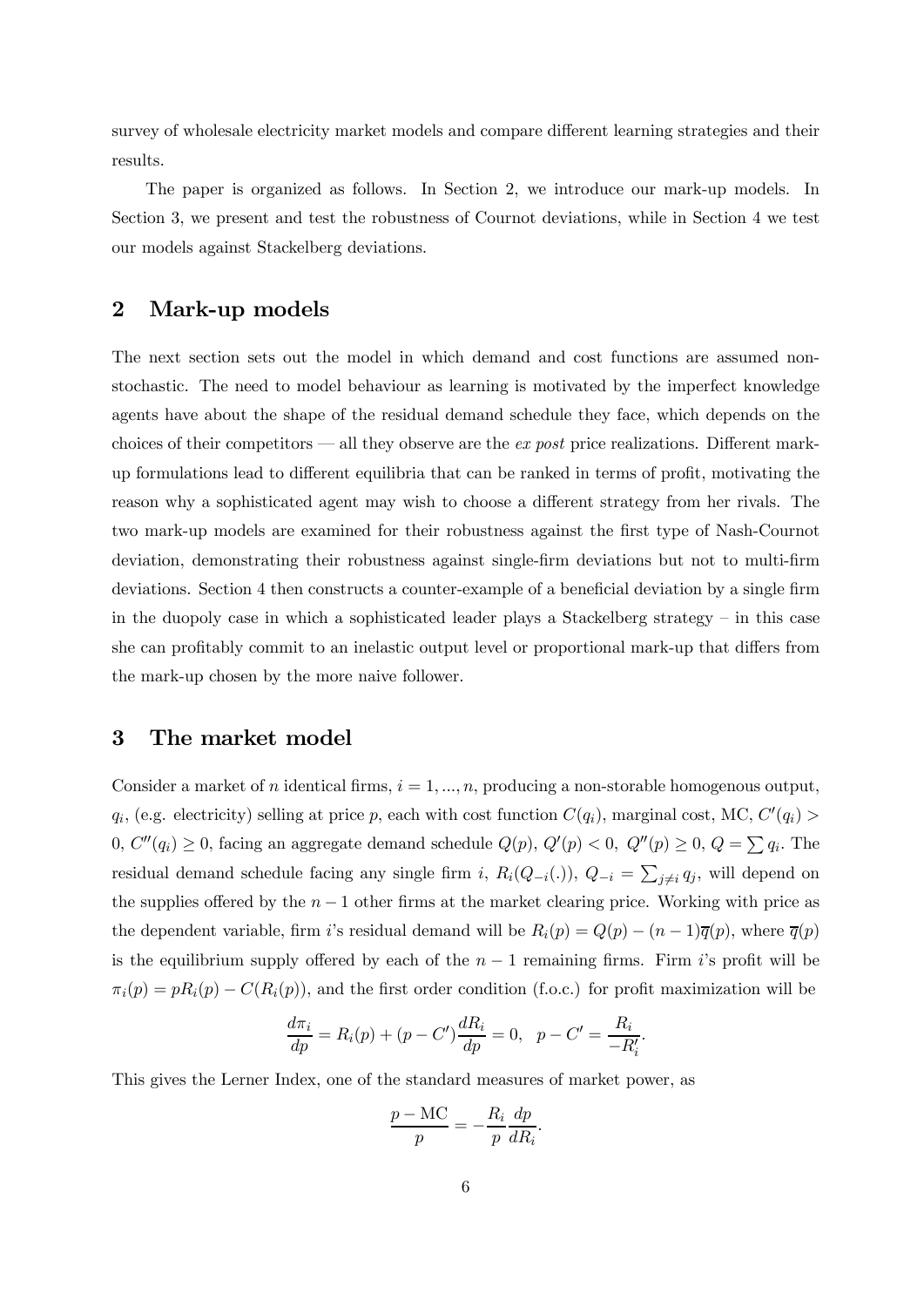#### 3.1 The robustness of competitive and Cournot equilibrium

The benchmark perfectly competitive (Walrasian) equilibrium has  $p(n\overline{q}) = C'(\overline{q})$ . As this paper is concerned to examine the robustness of various equilibrium concepts, the logical place to start is with an exploration of the competitive equilibrium, as Vega-Redondo (1997) argues for the Walrasian (competitive) Equilibrium as the only equilibrium if firms adopt Evolutionarily Stable Strategies (ESS). In the  $n$ -firm case, would it be advantageous for one firm to choose a quantity different from that implied by offering to supply at its marginal cost, MC? The answer is clearly yes, as the supply of the remaining  $n-1$  firms can be subtracted from total demand to give a downward-sloping (and hence well-behaved) residual demand facing the firm, who will then choose output to maximize profit (i.e. where  $MC = MR$ ). However, the Cournot deviant raises the price for all other price-taking firms, who, as they outproduce the deviant, will make higher profits than the deviant, raising the question whether firms would defect from a Cournot oligopoly to become price takers. This is the situation examined by Duersch et al. (2012) and others studying ESS, who argued that copying the actions of the most successful firm (in this case the price-takers) would lead to a competitive outcome (see Appendix B for a more detailed discussion of learning and ESS models).

One can turn the question round and ask whether, starting from the  $n$ -firm Cournot oligopoly, it would pay  $r \geq 1$  firms to deviate to become price-taking competitive firms and setting output where MC equals price. Clearly as the deviant receives the same price as the Cournot firms, he makes more profit than the other Cournot firms and might seem to find it more attractive to act competitively than stay with the oligopolists. However, Appendix A shows (in a linear-quadratic model) that the profit the deviant makes as a competitor facing  $r - 1$  other competitive firms and  $n - r$  Cournot firms is less than the profit he would make as one of  $n - r + 1$  Cournot firms facing  $r - 1$  competitive firms, so there is no advantage in deviating.

#### 3.2 The robustness of mark-up equilibria

In a symmetric  $n$ -firm oligopoly the possible Nash Equilibria (NE) will depend on the strategy set, and whether each firm chooses its strategic variable simultaneously. The three cases considered are the Nash-Cournot equilibrium, in which firms choose quantities, the fixed mark-up equilibrium in which firms add a fixed mark-up  $m_i$  to MC:  $C'(q_i) + m_i$ , and the proportional mark-up to marginal cost, in which firms offer supplies in proportion to MC,  $\theta C'(q_i)$ ,  $\theta > 1$ . Proposition 1 ranks these equilibria.

**Proposition 1** In the simultaneous move symmetric n-firm oligopoly, the Nash Equilibrium price is highest in the Nash-Cournot equilibrium, higher than in the proportional mark-up equi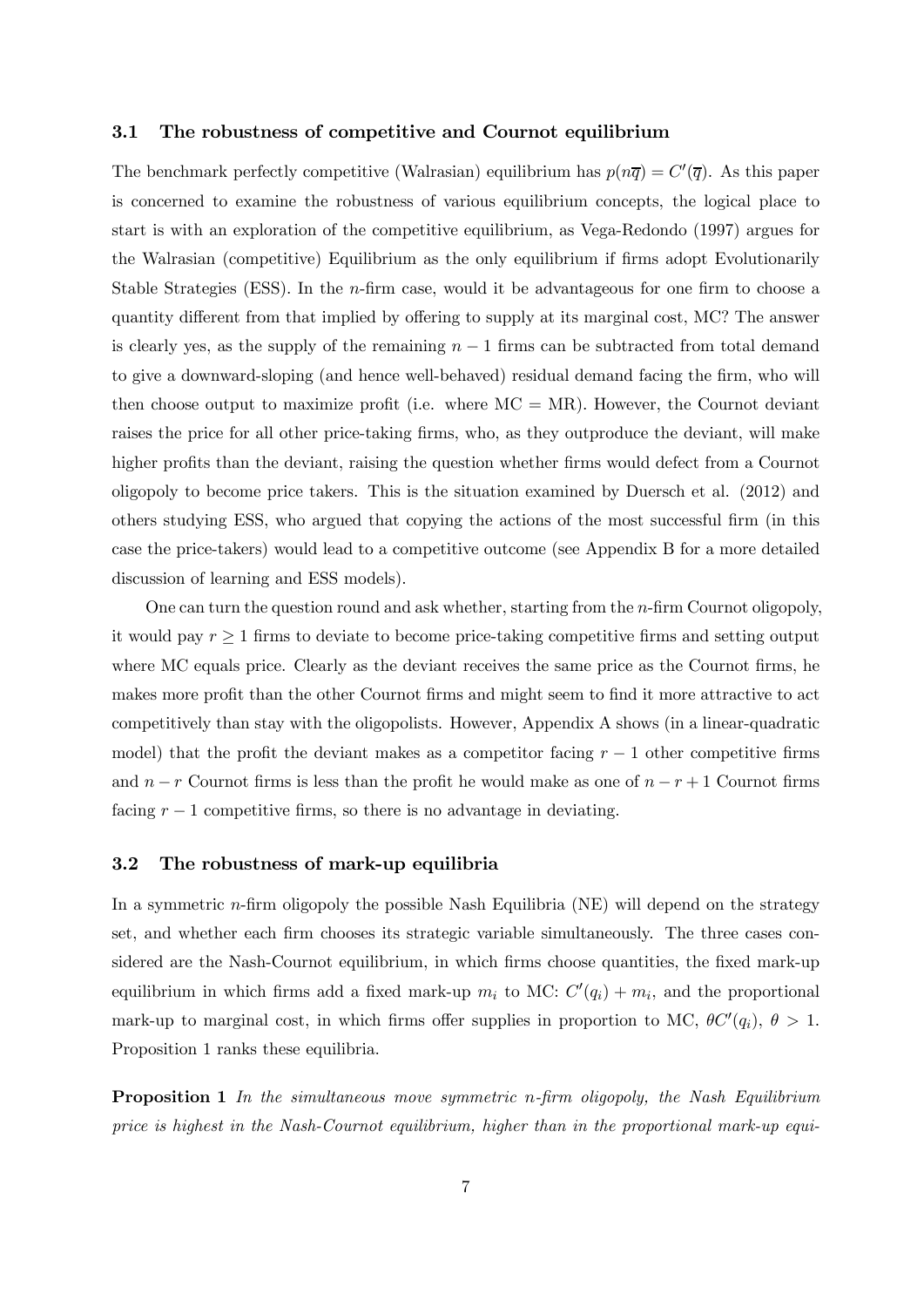librium, which in turn is higher than the fixed mark-up equilibrium, which is higher than the competitive price.

**Proof.** (i) If the other firms choose quantities (Cournot),  $\overline{q}(p) = \overline{q}^c$ , and firm i's residual demand will be  $R_i^c(p) = Q(p) - (n-1)\overline{q}^c$ , so  $R_i^{c'} = Q'(p)$ , and the f.o.c. for profit maximization will define the equilibrium output  $\overline{q}^c$ :

$$
p(n\overline{q}^c) - C'(\overline{q}^c) = \frac{\overline{q}^c}{-Q'(p)}.
$$
\n
$$
(1)
$$

(ii) If firms choose a fixed mark-up on marginal cost, MC, their offer schedules will be  $P_j(q_j) = C'(q_j) + m_j$ , the market clearing condition will be  $p(\sum q_j) = P_j(q_j)$ , all j, and  $\overline{q}^m(p) = C'^{-1}(p - \overline{m}),$  so  $R_i^{m'} = Q' - (n - 1)dC'^{-1}/dp = Q' - (n - 1)/C''(\overline{q}^m)$  so the f.o.c. for profit maximization will be

$$
p - C' = \frac{q_i}{-Q' + (n-1)/C''(\overline{q}^m)}.
$$
\n(2)

As  $Q' < 0$  and  $C'' \ge 0$ , the RHS of (2) is less than that of (1), but replacing  $\overline{q}^c$  by  $\overline{q}^m$ . But as demand slopes down and the MC slopes (weakly) up, the only way that the Nash-Cournot mark-up could be higher would be if  $\overline{q}^c < \overline{q}^m$  and  $p^c > p^m$ . It follows that the fixed mark-up price-MC margin will be lower than under Nash-Cournot competition.

(iii) If firms choose a proportional mark-up, then their offer schedules will be  $P_j(q_j) =$  $\theta C'(q_j), p(\sum q_j) = P_j(q_j),$  all j,  $\theta > 1$ , and hence in equilibrium  $\overline{q}^p(p) = C'^{-1}(p^p/\theta)$  and so

$$
p - C' = \frac{q_i}{-Q' + (n-1)/(\theta C''(\overline{q}^p))}.
$$
\n(3)

As  $\theta > 1$ , the RHS of (3) is larger than (2) but smaller than (1), each evaluated at  $\overline{q}^p$ , so reasoning as in (ii), the proportional price-MC margin will be in between the mark-up margin and the Nash-Cournot margin, demonstrating that the proportional MC strategy is less competitive than the fixed mark-up strategy, but more competitive than the Nash-Cournot strategy, and the equilibrium prices will lie between these two equilibria. Finally, in each case the price-MC margin is strictly positive and hence prices will be higher than the competitive equilibrium price.  $\blacksquare$ 

Figure 1 shows the result of the deviant choosing output when the remaining firms choose to offer at a fixed mark-up on marginal cost for the simple case of linear demand  $(Q = A - p)$ and quadratic costs  $(C(q_i) = \frac{1}{2}cnq_i^2)$  as set out in Appendix A. The deviant's optimal response is to choose  $q_d$  to maximize profit,  $pq_d - C(q_d)$ , given the residual demand generated by the fixed mark-up behaviour, which in this linear case can be written  $p = (\alpha - q_d)/\beta$  for some  $\alpha$  and  $\beta$ . The question to address is whether choosing the Nash mark-up given in Appendix A equation (13) is robust against a player optimizing against this strategy. Proposition 2 shows, as the figure clearly demonstrates, that the answer is yes.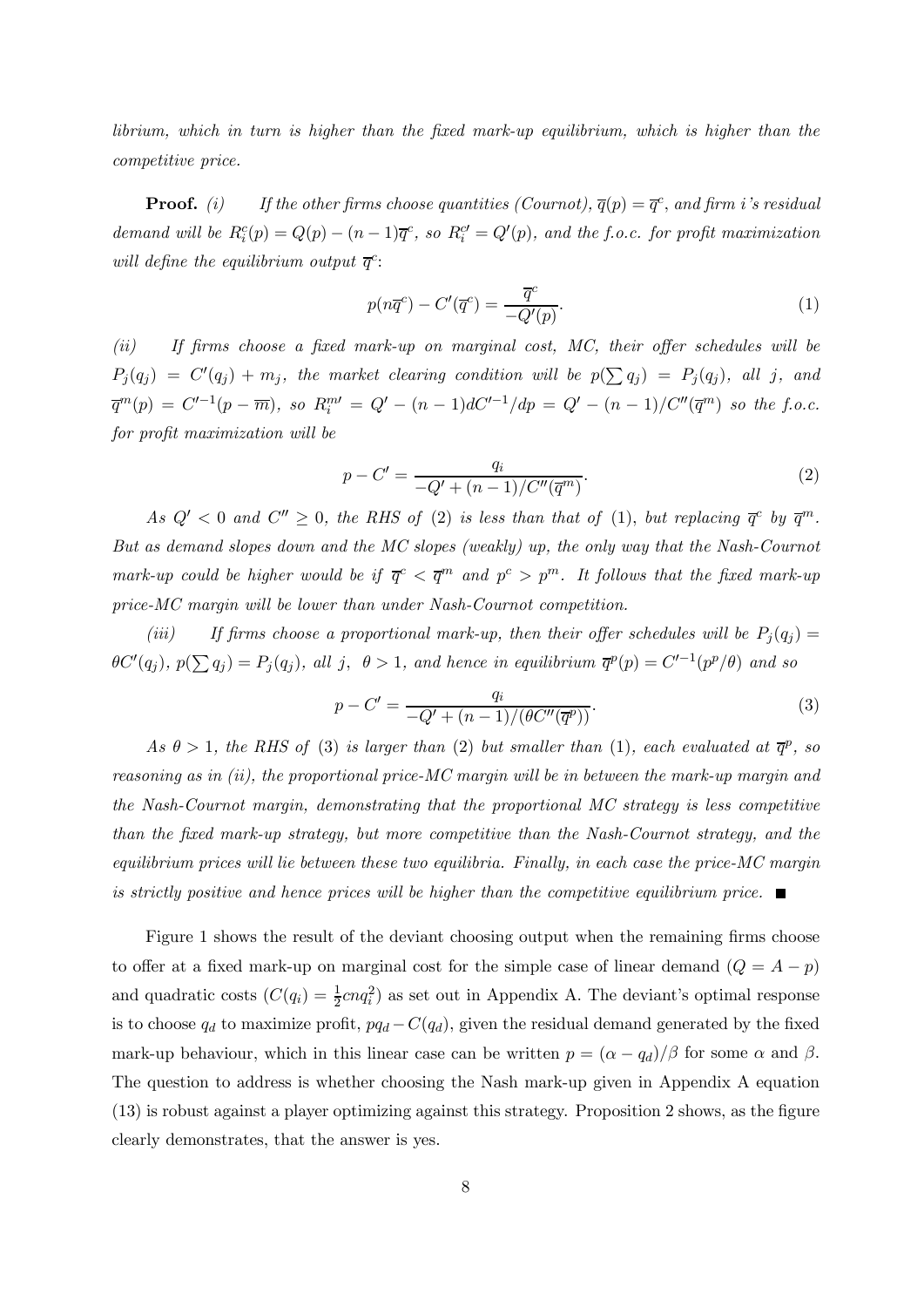

Figure 1  $A = 140$ ,  $c = 1$ ,  $n = 2$ ,  $q<sup>m</sup> = 30$ .

Proposition 2 In a deterministic Nash game, if players assume that the strategy space is the choice of the fixed or proportional mark-up on its marginal cost, then that player will maximize her profits regardless of whether another player chooses the same strategy choice as other players (fixed or proportional mark-up on marginal cost) or an optimal quantity to supply, and hence the two Nash mark-up equilibria are robust against Cournot deviations.

Proof. Each firm faces the same residual demand schedule and will choose the same optimal output whether they choose the optimal fixed or proportional mark-up, or the optimal quantity (or any other choice variable such as price) that corresponds to MC set equal to the marginal residual demand revenue. QED.  $\blacksquare$ 

Thus the Nash equilibrium behaviour in mark-ups or slopes is robust against a Nash-Cournot deviant who can choose from a broader set of strategies that also includes quantities, at least in a deterministic setting. Figure 2 illustrates this for the case in which all but the deviant firm choose their supply as a proportional mark-up on their linear MC.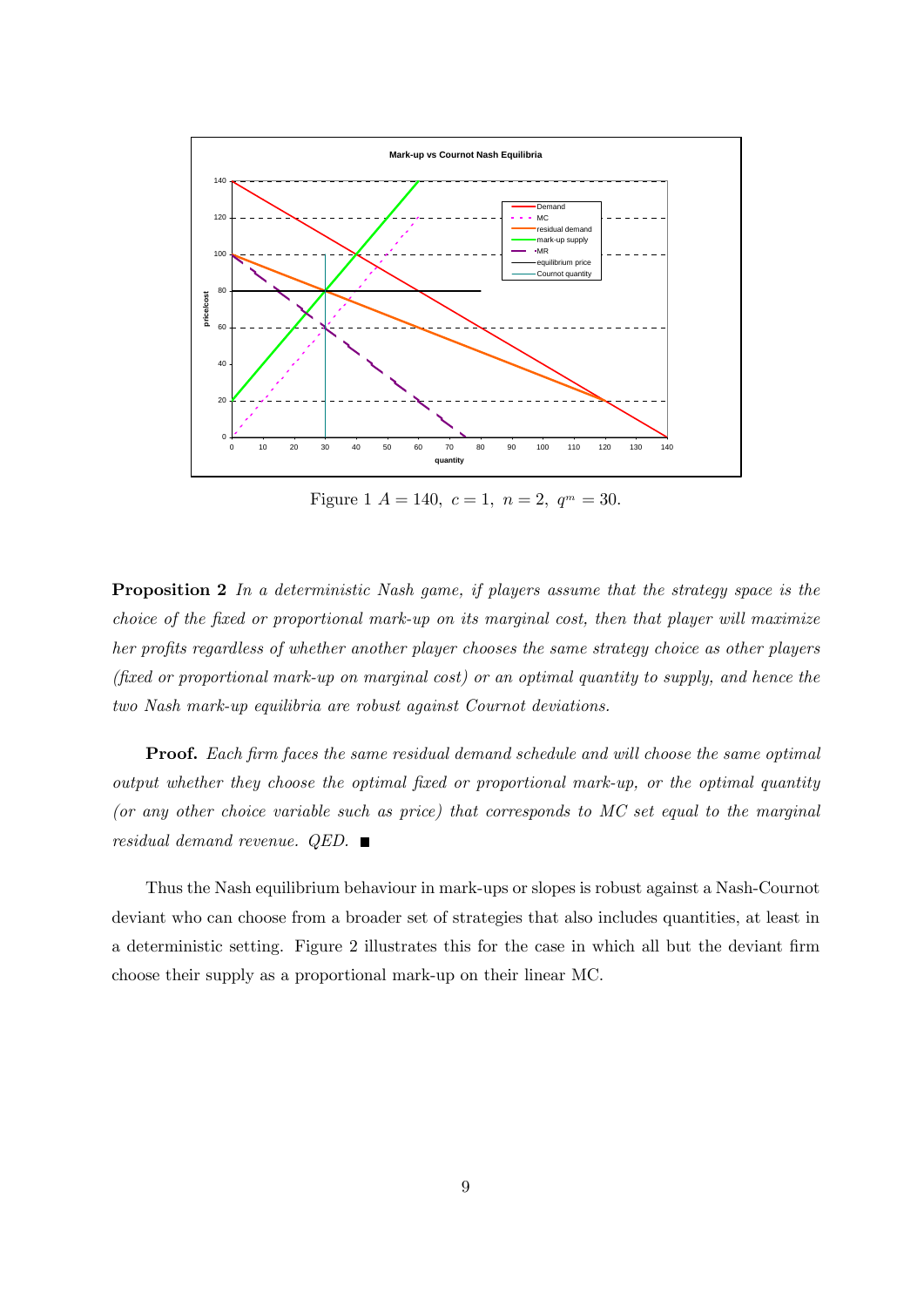

Figure 2  $A = 140$ ,  $c = 1$ ,  $n = 2$ ,  $q^s = 29.59$ .

On reflection, this should not be surprising, as once the other firms have chosen their optimal mark-up (or slope) given the residual demand they assume faces them, the deviant faces the same residual demand and hence chooses the same mark-up, which is where the residual marginal revenue meets MC, shown in Figures 1 and 2. One might reasonably argue that the resulting outcome is no longer a true Nash equilibrium, in that while the deviant firm correctly predicts what the other firms will do, these mark-up firms are not correctly predicting what strategy the deviant is following and hence not correctly predicting the residual demand they face, although they are predicting the mark-up she will actually choose. We will explore this further in section 4. It is also important to note that although the equilibrium is robust to deviations, the resulting price depends on the strategy space, in this case mark-ups or supply slopes rather than quantities (and is lower as a result).

#### 3.3 Multi-firm deviations

Suppose that  $r$  firms decide to play a Cournot strategy, knowing that  $n - r$  firms will continue with their fixed mark-up strategies but the other deviants will choose the same output as the first deviant (but independently, each taking the other's output as given). For the linear-quadratic example set out in Appendix A, the market clearing condition is  $p = A - q - (r - 1)q_o - \frac{n-r}{nc}(p - m)$ , where  $m$  is the fixed mark-up,  $q_o$  is the output of each of the other Cournot deviants, taken as given, and  $q$  is the output choice to be made. Then

$$
p\gamma = A - q - (r - 1)q_o + \frac{(n - r)m}{nc}, \frac{dp}{dq} = -\frac{1}{\gamma}, \gamma = 1 + (1 - \frac{r}{n})/c.
$$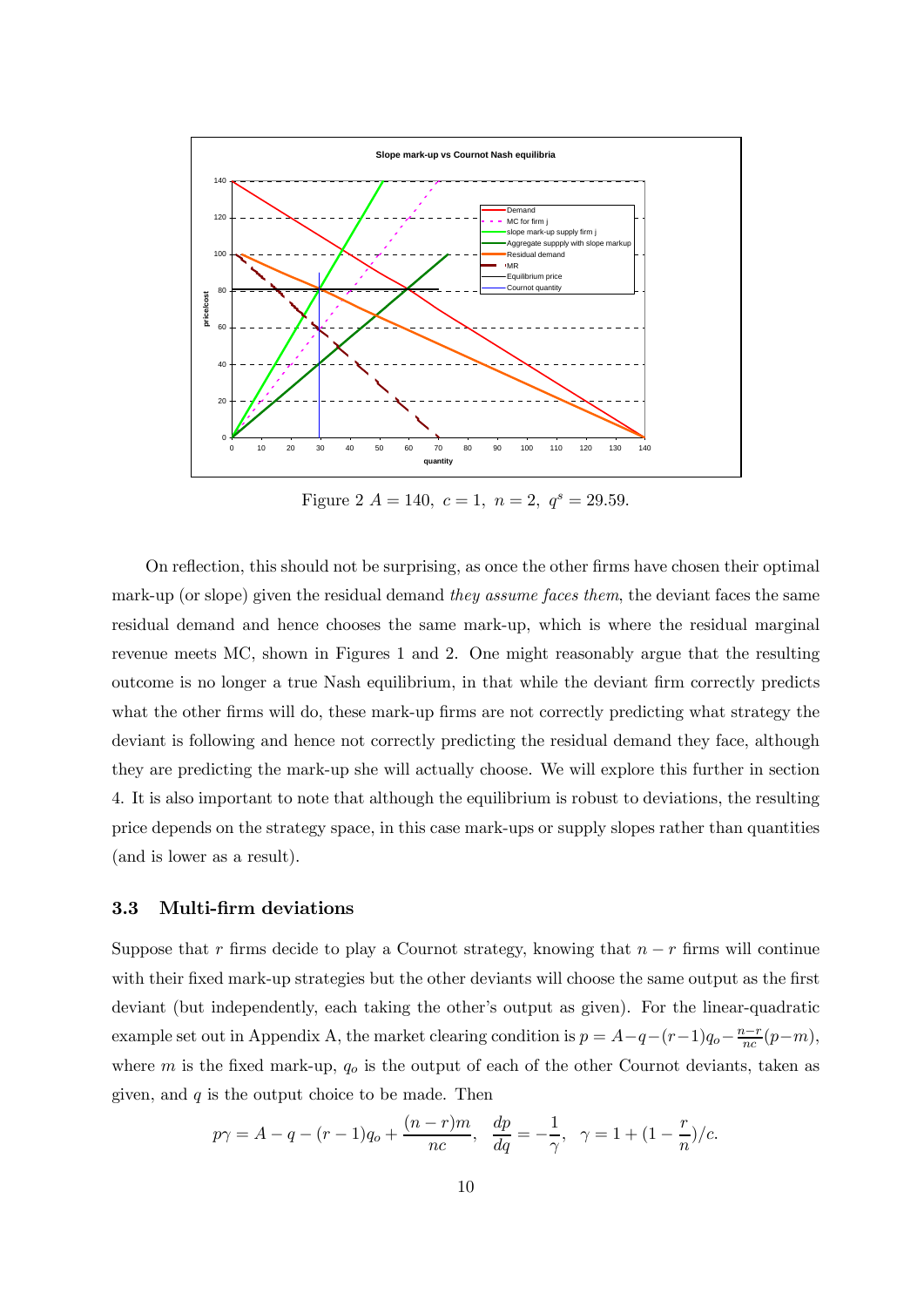As before the f.o.c. for the deviant is given by  $p = MC - Rdp/dR$  or

$$
p\gamma = ncq\gamma + q = A - q - (r - 1)q_o + \frac{m(n - r)}{nc}.
$$

Set  $q_o = q$  and substitute for m to give

$$
(r+1+nc\gamma)q_o = A\frac{n^2(1+c)^2 - r}{n^2(1+c)^2 - n}.
$$

$$
\gamma p = A - rq_o + \frac{A(n-r)}{n^2(1+c)^2 - n}.
$$

As a numerical example, let  $n = 5$ ,  $r = 2$ ,  $c = 1$ ,  $A = 100$ , so that the symmetric mark-up equilibrium has  $q_i = 9A/95 = 9.47$ ,  $p = 52.6$ . The deviants' output will be  $98A/1045 = 9.378$ , which is smaller, so the equilibrium will be different. The price will be  $p = 52.8$  and so the profit of a deviating firm rather than conforming to the original strategy will be 2748 rather than 2742, or 022% higher. Thus there is a (small) incentive for a subset of more than one (very) sophisticated firms to deviate from a Nash mark-up equilibrium. This is reminiscent of Delgado and Moreno (2004), who show that only the Cournot outcome can be sustained by a coalition-proof supply function equilibrium, in configurations such as this, with linear demand and at least three players. However, the meaning of the Cournot outcome with supply functions is rather different, as it is the least competitive supply function, which is not a constant level of output.

#### 3.4 Robustness under uncertainty

The results derived above assume no uncertainty in the level of demand nor of cost, and the results are not robust to uncertainty. We know from Weitzman (1974) and Klemperer and Meyer (1986) that the choice of quantity or price may be a matter of indifference under perfect certainty, but not with uncertainty. Consider the simple case of additive risk:

$$
D(Q, \varepsilon) = \widetilde{p} = D(Q) + \widetilde{\varepsilon}, \quad E\widetilde{\varepsilon} = 0,
$$
\n<sup>(4)</sup>

where  $\tilde{\varepsilon}$  is a mean zero random variable (indicated with a tilde) and  $D(Q)$  is deterministic.

Proposition 3 Under additive risk, a Cournot deviant in a simultaneous play Nash game will earn lower profits than players choosing either a constant or proportional mark-up on their marginal costs.

**Proof.** Under additive risk as in  $(4)$  the optimal mark-up is the same as under uncertainty, as the partial derivatives of price and quantity with respect to the fixed mark-up,  $m_i$ , or proportional mark-up parameter,  $\theta_i$ , are deterministic. Expected profit is  $Ep(Q, \varepsilon)q_i(\phi_i, \varepsilon) - C(q_i(\phi_i, \varepsilon))$ where  $\phi_i = m_i$  or  $\theta_i$ . But  $\partial q_i / \partial \phi_i$  and  $\partial p / \partial \phi_i$  are both deterministic, and the f.o.c. are

$$
C'(q_i)\frac{\partial q_i}{\partial \phi_i} - Eq_i \frac{\partial p}{\partial \phi_i} = \frac{\partial q_i}{\partial \phi_i}E(p) = D(Q)\frac{\partial q_i}{\partial \phi_i},
$$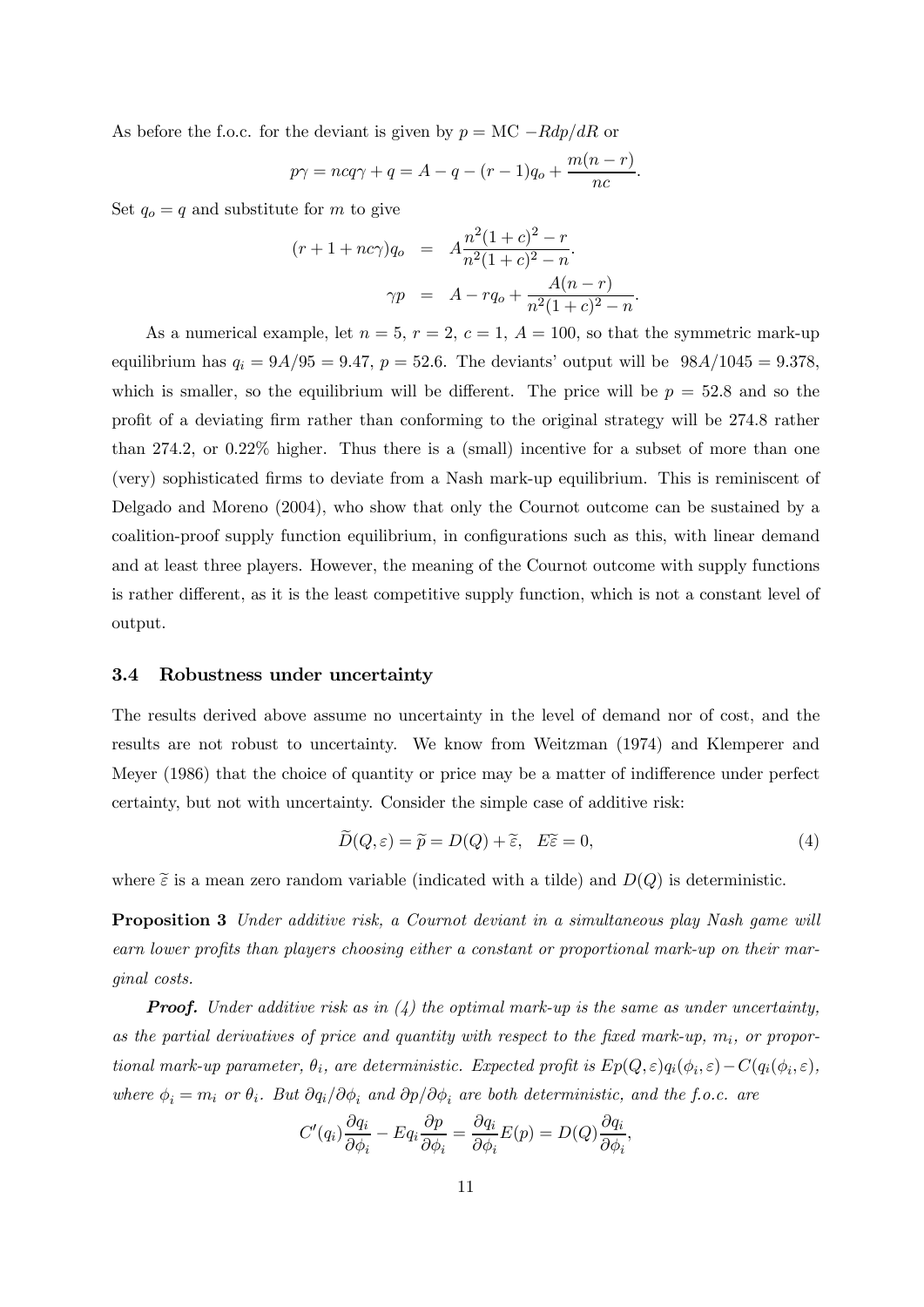which is the same deterministic equation for  $Eq_i$  as for  $q_i$  in the deterministic case. Additivity also implies the same deterministic f.o.c. for the deviant's optimal choice of quantity,  $q_d = Eq_i$ . The difference in profit between the deviant choosing a fixed quantity and her mark-up rivals is

$$
\pi_d = \pi_i = Eq_i.Ep - Epq_i < 0,
$$

as p and  $q_i$  are positively correlated.  $\blacksquare$ 

Whether a proportional mark-up equilibrium is robust against a fixed mark-up deviant, and a fixed mark-up equilibrium is robust against a proportional mark-up deviant is less clear, except in the linear marginal cost case.

Proposition 4 In the case of stochastic demand and linear marginal costs, the proportional mark-up equilibrium is robust against a fixed mark-up deviant but the fixed mark-up equilibrium is vulnerable to a proportional mark-up deviant.

**Proof.** We know from Klemperer and Meyer (1989) that there is a unique linear supply function equilibrium in the case of linear marginal costs which has constant slope, so the proportional mark-up equilibrium is also the supply function equilibrium and hence optimal against any  $deviation.$ 

## 4 Robustness to Stackelberg deviations

Although a single deviant was unable to improve on her profits by choosing quantities rather than mark-ups in the deterministic case, knowing that the remaining firms were acting on the (mistaken) assumption that all firms were choosing their mark-up facing the same residual demand schedule, there remains a question whether this is a consistently formulated equilibrium for a sophisticated deviant. If all that firms observe is the consequences of their choices in the market price, then they are correctly choosing the optimal choice of mark-up (or output). If they are basing their choice of mark-up on assumptions about the shape of the residual demand they face, then the assumed residual demand will be incorrect in the face of a Cournot deviant. One way round this inconsistency is to suppose that the deviant firm's strategy choice is known to the remaining firms, who nevertheless continue to choose their mark-up (and similarly the deviant knows that the other firms will behave that way). In a learning context, this would require the leader to stick to her output strategy, while the followers learned that they could then improve their profits by adapting to the new environment. The resulting equilibrium is most simply modelled as the outcome of a Stackelberg game in which the deviant is the leader who can commit in this case to her output, and to which the followers respond. As the aim is to demonstrate that deterministic mark-up equilibria are not robust to this more sophisticated deviation, this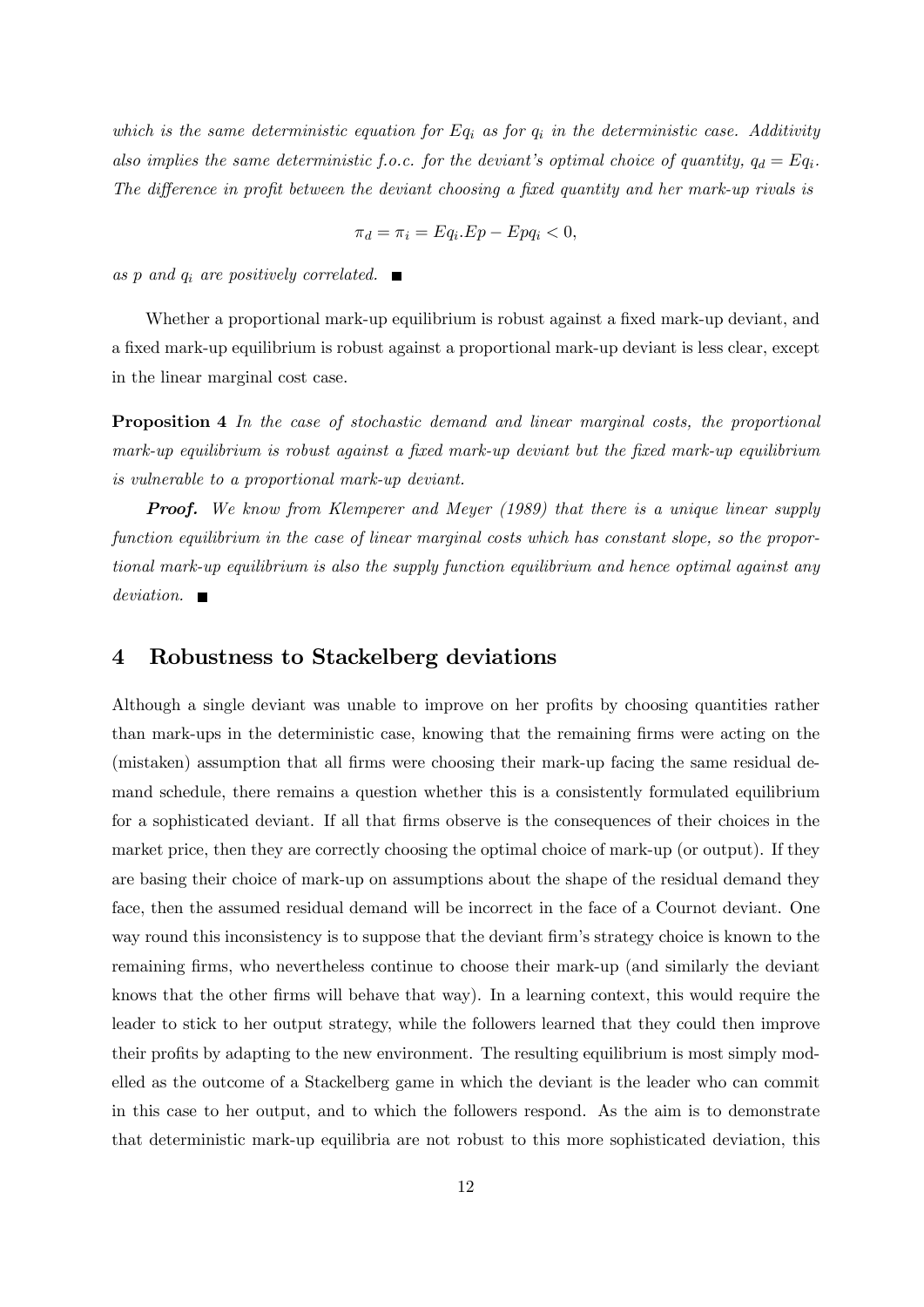section considers the simpler duopoly case  $(n = 2)$  for the linear quadratic example of Appendix A. The first step reproduces the classic Cournot Stackelberg oligopoly. The leader can commit to her output level,  $q_l$ , before the other (the follower) makes his choice,  $q_f$ , so that the leader can optimize against the follower's reaction function (10) given in Appendix A. The resulting equilibrium has

$$
q_l = \frac{A(1+2c)}{2(1+4c+2c^2)} > q_f = \frac{A(1+6c+4c^2)}{4(1+c)(1+4c+2c^2)}.
$$
\n(5)

These expressions are somewhat opaque, but simplify in the constant returns case in which  $c = 0$ to the familiar solution  $q_l = A/2$ ,  $q_f = A/4 = p$ , and the profit of the leader is  $3A^2/16$ , larger than the follower's profit, who receives only one-third as much or  $A^2/16$ , and also higher than under the symmetric Nash Cournot equilibrium of  $A^2/9$ . If  $c = 1$ , then  $q_l = 12A/56 > q_o =$  $A/5 > q_f = 11A/56$  and the leader's profit is 0.45% higher than in the symmetric duopoly.

### 4.1 Stackelberg quantity deviations from the mark-up equilibrium

The question we now address is whether choosing the optimal Nash mark-up is robust against a more sophisticated player who in a sequential setting can stick to her optimal output while the other player continues to mark up on marginal cost but learns the optimal mark-up (effectively the correct position of his residual demand schedule). The previous duopoly example demonstrates that mark-up behaviour it is not robust (in a deterministic setting at least) against a Cournot (quantity-fixing) deviation and that is also the case when the follower is choosing his mark-up. Thus if the leader commits to a quantity,  $q_l$ , the follower chooses a mark-up m given the residual demand schedule  $q_f(q_l) = A - p - q_l$ . The follower's supply schedule is given by Appendix A equation (12) with  $n = 2$ , so market clearing yields

$$
p = A - q_l - \frac{p - m}{2c}
$$
, or  $p = \frac{m + 2(A - q_l)c}{1 + 2c}$ . (6)

The follower chooses  $m$  to maximize profit (see Appendix A) resulting in a reaction function

$$
q_f = \frac{p-m}{2c} = \frac{p}{1+2c}.
$$

The leader's optimal response (and the follower's output) are exactly as in the Stackelberg Cournot equilibrium (5) in which both agents choose quantities, as shown in Figure 3.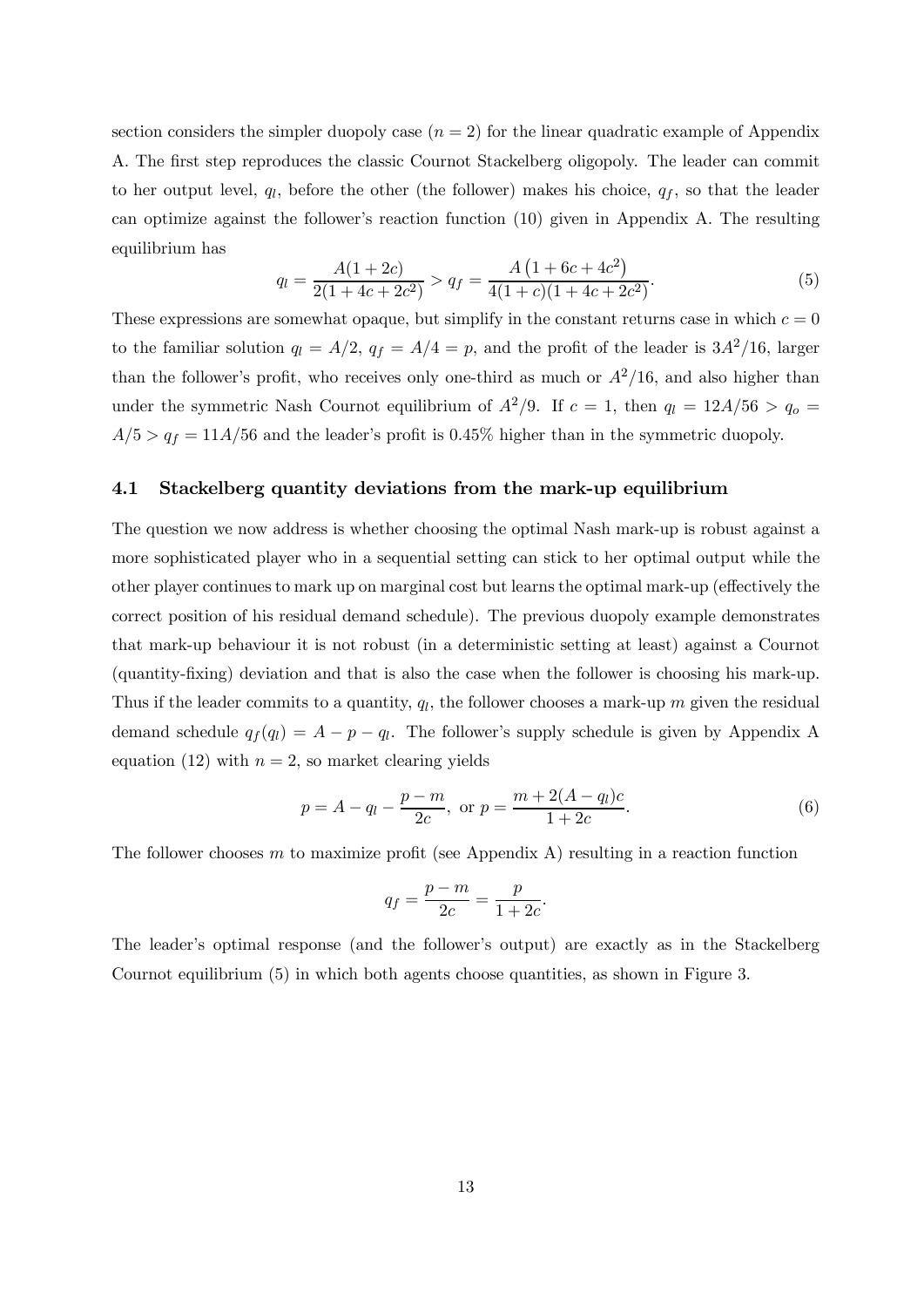

#### **Stackelberg quantity vs mark-up equilibrium**

Figure 3  $A = 140$ ,  $c = 1$ ,  $n = 2$ ,  $q_l = 16.2$ ,  $q_f = 31.0$ 

**Proposition 5** If one player assumes that the strategy space is the choice of the mark-up on its marginal cost, then with a quadratic cost function, linear demand and two identical players, the other player will find it profitable to commit to choosing a (different) optimal quantity to supply.

**Proof.** From equation (5)  $q_l > q_f$ . Since the leader could have chosen the same output as the follower but chose not to, she must be making higher profits.  $\blacksquare$ 

## 4.2 Stackelberg quantity deviations from the proportional mark-up equilibrium

If the leader offers a fixed quantity  $q_l$  and the follower offers the supply schedule  $p = \theta C'(q_f)$ , then  $q_f = sp/2$ , replacing  $\theta = 1/s$ . The market clearing price is

$$
p = \frac{2(A - q_l)}{2 + s}, \frac{ds}{dp} = -\frac{(2 + s)}{p}.
$$

The follower's problem is to maximize  $\pi_f = p^2(2s - cs^2)/4$  for which the f.o.c. is

$$
p(2s - cs2) = p(1 - cs)(2 + s),
$$
  
\n
$$
s = \frac{2}{1 + 2c}.
$$
 (7)

It may seem surprising that this does not depend on the leader's choice, but the follower's actual mark-up will be lower the larger the output of the leader and hence the lower the price, which gives the leader the advantage. The leader chooses  $q_l$  to maximize profit, given that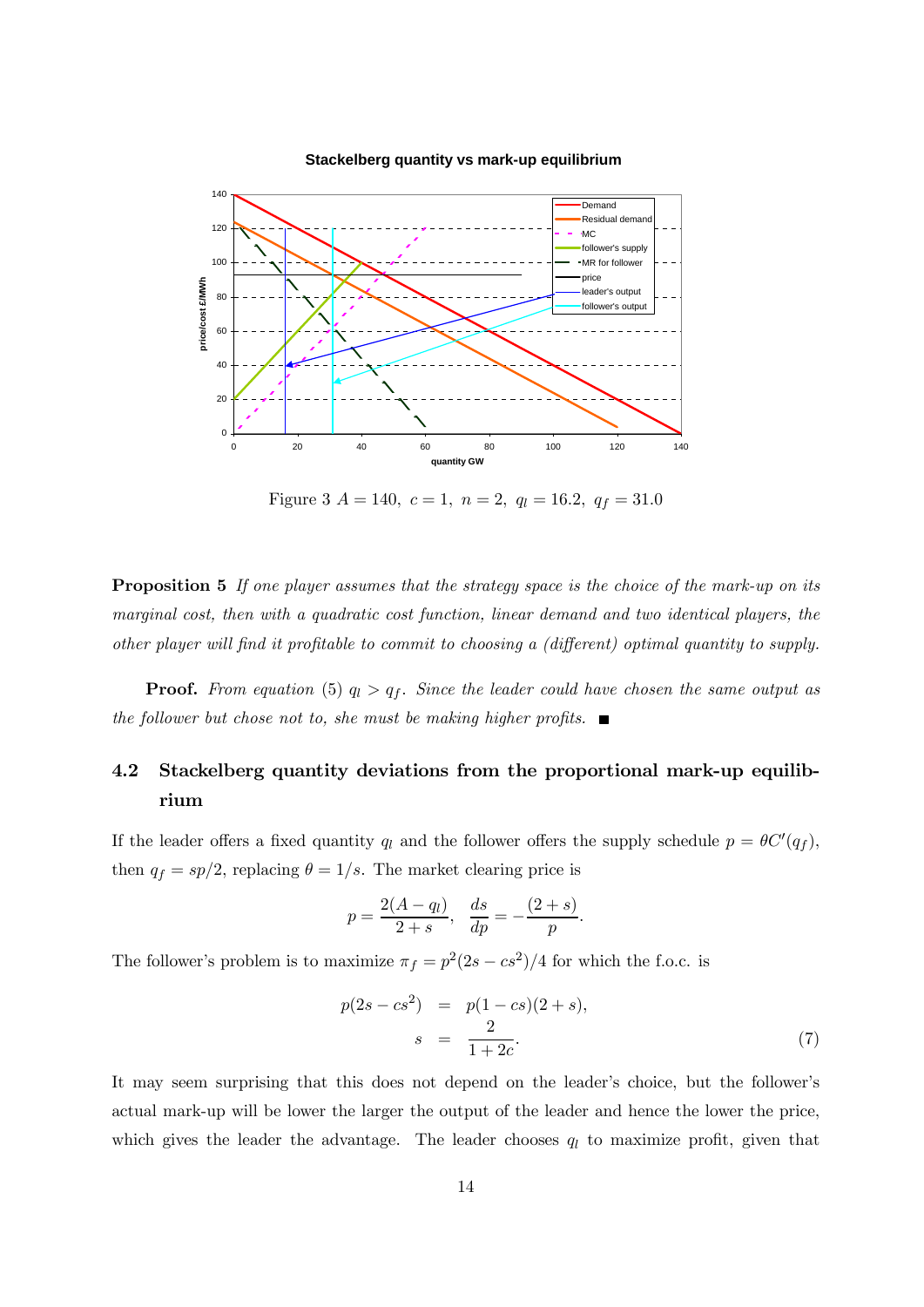$p = 2(A-q_l)/(2+s)$ . The profit maximizing solution is again the Cournot Stackelberg equilibrium (5).

**Proposition 6** If one player assumes that the strategy space is the choice of the slope (or proportional mark-up on marginal cost) of its offer, then with a quadratic cost function, linear demand and two identical players, the other player will find it profitable to commit to choosing a (different) optimal quantity to supply.

**Proof.** From equation (5),  $q_l > q_f$ . Since the leader could have chosen the same output as the follower but chose not to, she must be making higher profits.  $\blacksquare$ 

#### 4.3 Stackelberg proportional deviations from the mark-up equilibrium

If the leader chooses a proportional supply schedule given by  $q_l = sp/2$  and the follower chooses his mark-up  $m$ , the market clearing price is given by

$$
p = A - \frac{sp}{2} - \frac{p - m}{2c}
$$
, or  $p = \frac{2Ac + m}{2c + 1 + sc}$ . (8)

Figure 4 illustrates and Appendix A demonstrates that this can be a profitable deviation, although not as profitable as choosing output rather than slope when confronting mark-up followers.



**Leader chooses slope vs follower choosing mark-up**

Figure 4  $A = 140$ ,  $c = 1$ ,  $n = 2$ ,  $q_l = 29.0$ ,  $q_f = 29.7$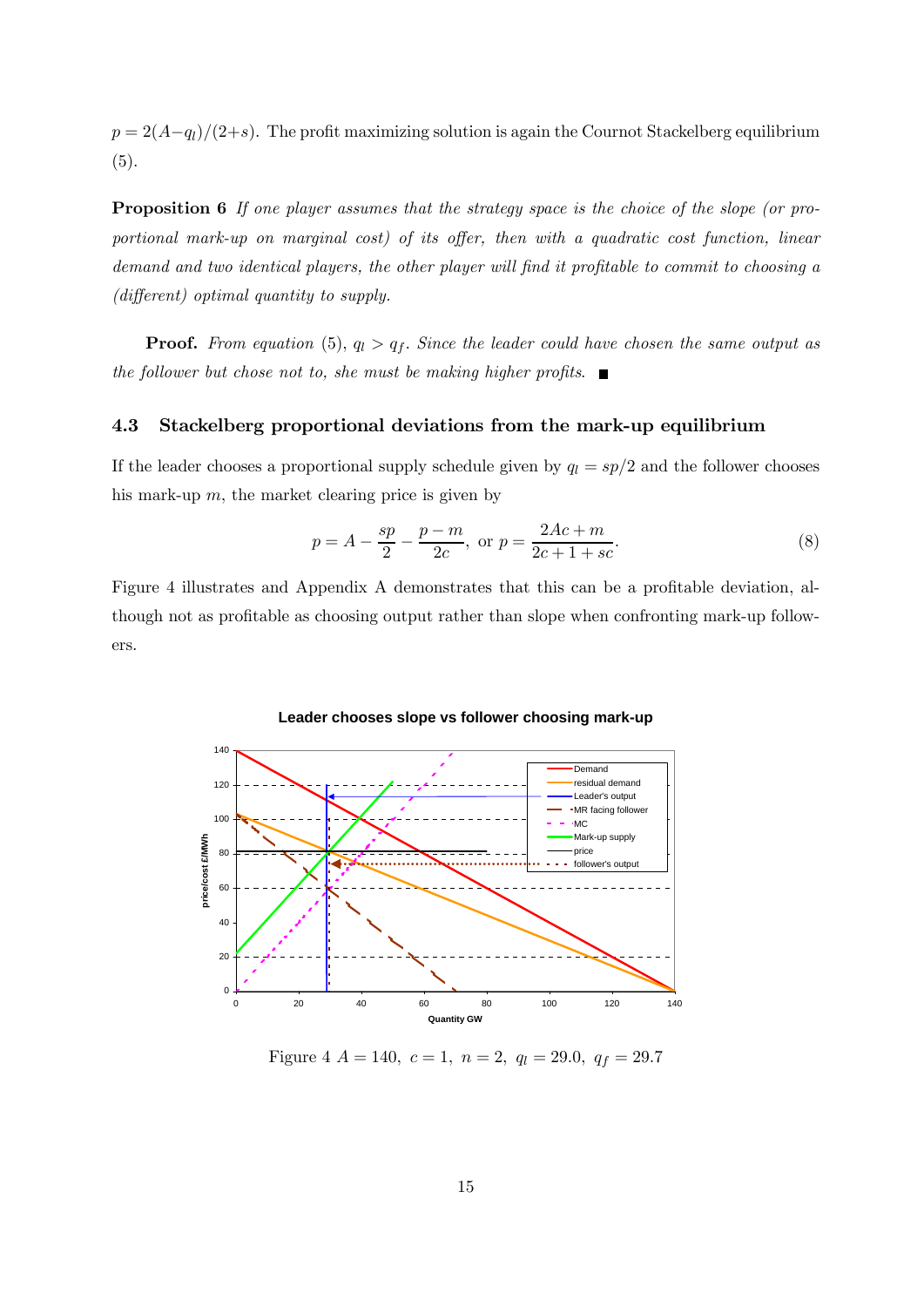## 5 Conclusion

Mark-up pricing simulation models are attractive in attempting to model outcomes in complex markets where some agents can act strategically, and there has been considerable interest in whether adaptive learning will lead to Nash equilibria (Weidlich and Veit, 2008), as these would seem natural equilibrium concepts. However, as with all attempts to model strategic behaviour, the resulting equilibrium is sensitive to the action space from which agents choose. Standard oligopoly models consider actions to be either quantities (supplies to the market), as in the Cournot formulation, or prices offered to the market (the Bertrand assumption). In the presence of uncertain or varying demand, supply function models, developed by Klemperer and Meyer (1989) and applied to electricity markets by Green and Newbery (1992), are attractive intermediate formulations, and their linear solutions<sup>4</sup> have been influential in motivating the kind of agent-based models considered here.

All these specifications assume a unitary or owner-managed firm pursuing maximum profit but under managerial capitalism the ultimate owners need to motivate managers. Ritz (2008) argues that rewarding managers for increasing their market share is consistent with the evidence and can be a useful in pursuing more collusive strategies. Ritz concludes that though competing for market shares seems more aggressive, it is indeed more "robust" to strategic manipulations. Following the same line, Vickers (1985) and Fershtman and Judd (1987) study the strategic distortion of preferences. These models compare different proximate objective functions with the same choice variable (and with the same goal of ultimately maximizing profits). In contrast, our paper has the same ultimate objective function — profit maximization — but compares different choice variables.

While the choice of action space in optimizing models is normally guided by the market structure and the actions that agents have, the choice of action space in simulation and particularly agent-based models is normally guided by tractability, where a choice of a single parameter (such as the fixed or proportional mark-up over marginal cost) considerably simplifies the problem. This paper has shown that the two mark-up strategies considered are more competitive than Nash-Cournot behaviour, with the Nash choice of the optimal proportional mark-up on marginal costs of the offers yielding lower prices than the Cournot oligopoly prices but higher prices than the optimum fixed mark-up on marginal costs. In deterministic cases, while these mark-up equilibria are robust against Nash deviations by single firms choosing quantities instead of mark-ups (so they are in that sense Nash equilibria), they are not robust to either group deviations or to

<sup>&</sup>lt;sup>4</sup>Supply function models typically have a continuum of solutions, one of which may be linear, providing there are no relevant capacity constraints. Where capacity constraints are important, there may be unique but non-linear solutions.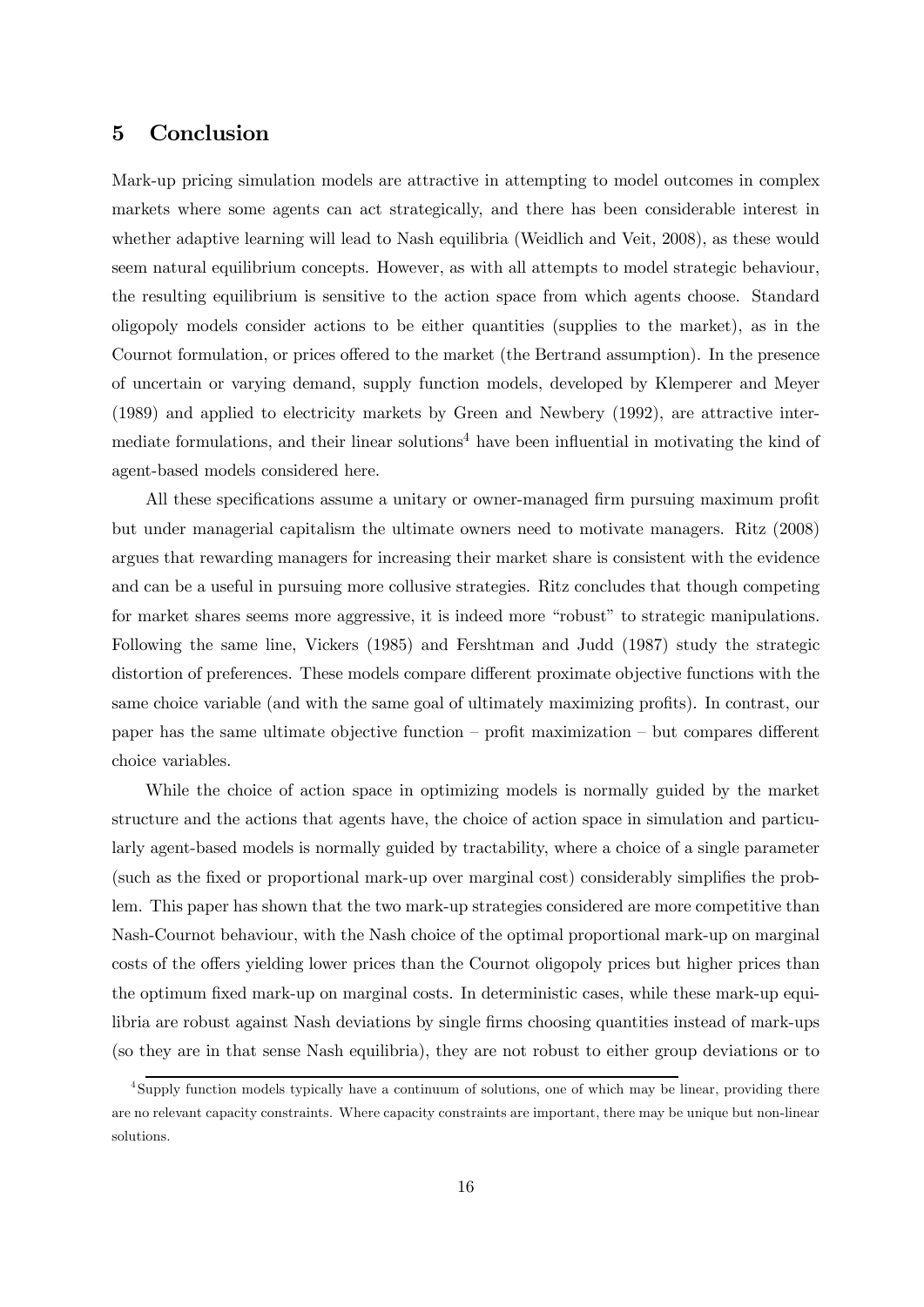more sophisticated single firm Stackelberg deviations in which the deviant maintains her output and the remaining players adapt to that and find the corresponding mark-up equilibrium output levels. The deviant player makes higher profits following this Cournot Stackelberg strategy (or the proportional mark-up against a fixed mark-up strategy), casting doubt on the robustness of simultaneous move Nash mark-up equilibria. On the other hand, if demand is stochastic, then a fixed quantity response (deterministic Cournot) is strictly inferior to either mark-up equilibria, and in the case of linear marginal costs, the proportional or proportional mark-up equilibrium as a supply function equilibrium is robust against any deviation, while a fixed mark-up is vulnerable to a proportional mark-up deviant.

The problem becomes more complex if multiple deviants collude, in which case Delgado and Moreno (2004) show that only the least competitive supply function equilibrium is coalitionproof. But that is to address a different set of questions, and raises the issue of whether entry is free or not, which considerably alters the set of sustainable equilibria, as Newbery (1998) shows.

The implication of our findings for agent-based modeling, which is where mark-up modeling is most widely used, is that it would be sensible to test any resulting numerically found convergence results for robustness against different choice variables by one or more (large) agents, who would need to maintain their choice for sufficiently many iterations to induce responses by the remaining agents. A finding that the resulting equilibria were close to the original solution would attest to its robustness, but if not the proposed solution would remain suspect. One moderately robust conclusion is that proportional or proportional mark-ups on marginal cost are likely to be superior to and more robust than alternative modeling assumptions.

#### References

Atalay, E., (2014). "Materials Pricing and Productivity." Journal of the European Economic Association, 12, 575—611.

Bagwell, K., (1995). "Commitment and Observability in Games." Games and Economic Behavior, 8, 271-280.

Baldursson, F.M., (1999). "Modelling the price of industrial commodities.". Economic Modelling. 16. 331-353.

Bunn, D.W. & Oliveira, F.S., (2001). "Agent-based simulation: an application to the new electricity trading arrangements of England and Wales." IEEE Transactions on Evolutionary Computation, Special issue: Agent Based Computational Economics 5 5, 493-503.

Bunn, D.W., Oliveira, F.S., (2003). "Evaluating individual market power in electricity markets via agent-based simulation." Annals of Operations Research, 121 1-4, 57—77.

Delgado, J. & Moreno, D., (2004). "Coalition-proof supply function equilibria in oligopoly." J. Econ. Theory, 114. 231-254.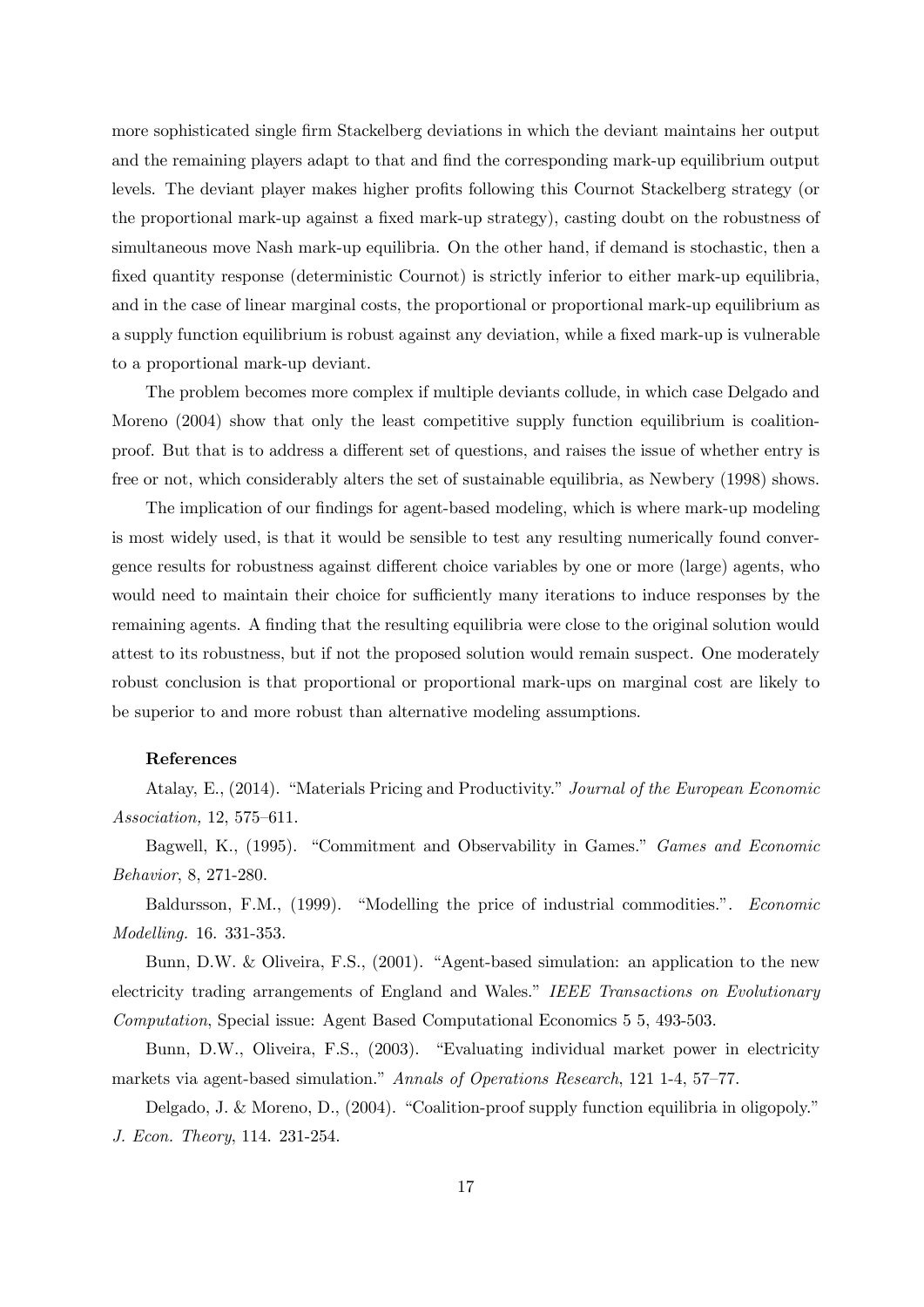DG COMP, (2007). DG Competition report on energy sector inquiry. SEC20061724, 10 January

Duersch, P., J. Oechssler, and B.C. Schipper., (2012). "Unbeatable imitation." Games and Economic Behavior, 761, 88-96.

Fershtman, C. and K. Judd (1987). "Equilibrium incentives in oligopoly." American Economic Review, 77, 927-940.

Grant, S. and Quiggin, J. (1994). "Nash equilibrium with markup-pricing oligopolists." Economics Letters, 45, 245-51

Grant, S. and Quiggin, J. (1996). "Capital Precommitment and Competition in Supply Schedules." The Journal of Industrial Economics, 44(4), 427-441.

Green, R. J. & Newbery, D.M., (1992). "Competition in the British Electricity Spot Market." Journal of Political Economy, 100 (5), 929-53.

Grossman, S.J., (1990), "Nash Equilibrium and the Industrial Organization of Markets with Large Fixed Costs", Econometrica, 49, 1149-1172.

Hall, R. and Hitch, C., (1939). "Price Theory and Business Behaviour." Oxford Economic Papers. 2, 12-45

Herweg, F. and Mierendorff, K., (2013). "Uncertain Demand, Consumer Loss Aversion, and Flat-Rate Tariffs." Journal of the European Economic Association ,11, 399—432.

Hviid, M., (1991). "Capacity Constrained Duopolies, Uncertain Demand and Nonexistence of Pure Strategy Equilibria", European Journal of Political Economy, 7, 183-190.

Klemperer, P. D., & Meyer, M.A., (1986). "Price competition vs. quantity competition: the role of uncertainty." Rand Journal of Economics, 17(4), 618-638.

Klemperer, P. D. and Meyer, M.A., (1989). "Supply Function Equilibria in Oligopoly under Uncertainty." Econometrica, 57 (6), 1243-1277.

Kreps, D.M. & J. A. Scheinkman, (1983). "Quantity precommitment and Bertrand competition yield Cournot outcomes." The Bell Journal of Economics, 14(2), 326-337.

Littman, M., (1994). "Markov games as a framework for multiagent reinforcement learning", in Proceedings of the Eleventh International Conference on Machine Learning. pp.157-163, San Francisco, CA: Morgan Kaufmann.

Newbery, D.M., (1998). "Competition, Contracts and Entry in the Electricity Spot Market." RAND Journal of Economics, 29(4), 726-49.

Ritz, R. A., (2008). "Strategic incentives for market share." International Journal of Industrial Organization, 26, 586-597.

Schipper, B.C., (2009). "Imitators and optimizers in Cournot oligopoly." *Journal of Eco*nomic Dynamics and Control, 33, 1981-1990.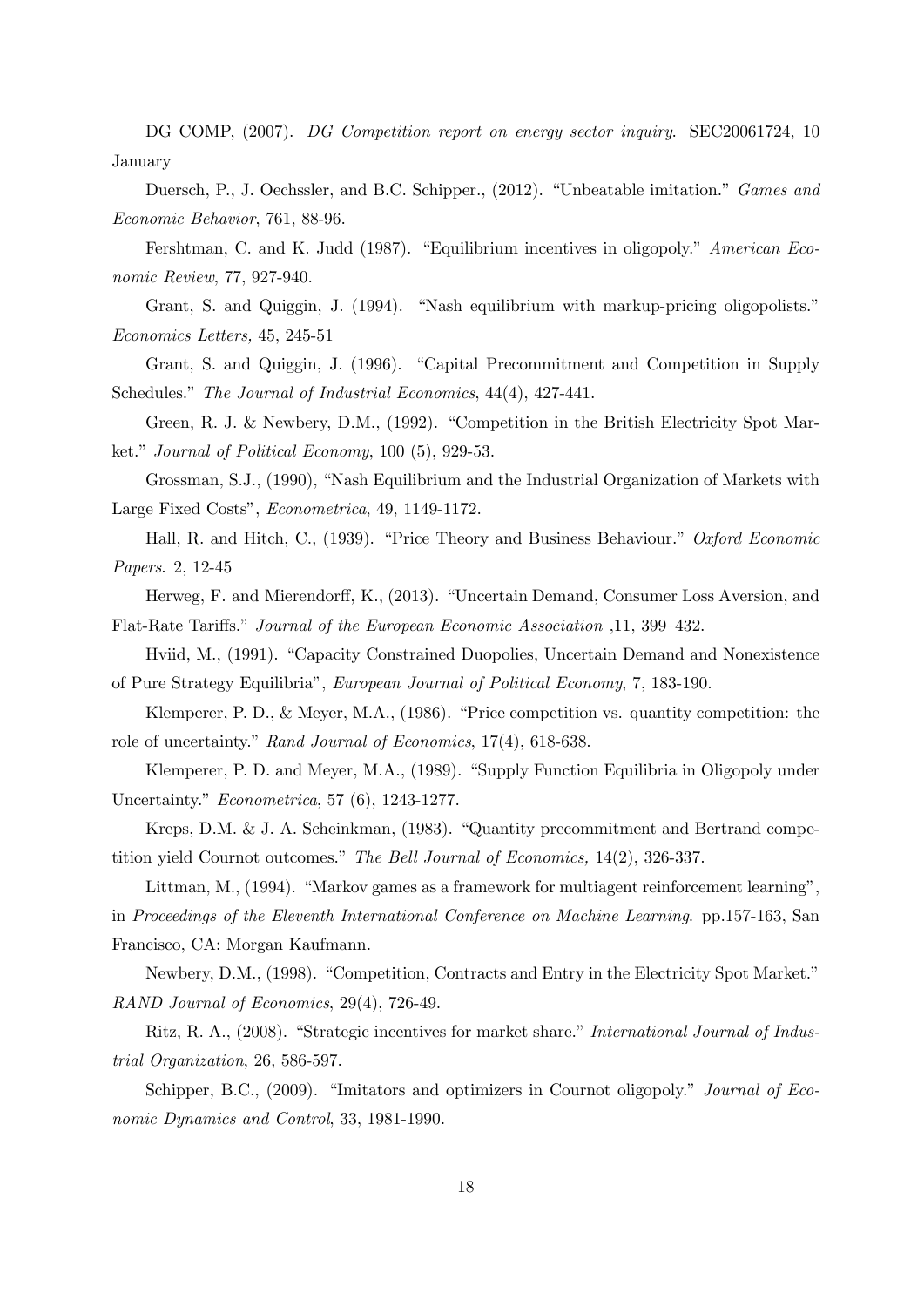Tirole, J., (2000). The Theory of Industrial Organization, Cambridge MA. MIT Press

Vega-Redondo, F., (1997). "The evolution of Walrasian behavior." Econometrica, 65, 375- 384.

Vickers, J., (1987). "Delegation and the theory of the firm." Economic Journal, 95, 138-147.

Watkins, C., (1989). "Learning from Delayed Rewards," Ph.D. dissertation, Cambridge University, Cambridge, England.

Weidlich, A. and D. Veit, (2008). "A critical survey of agent-based wholesale electricity market models", Energy Economics, 30, 1728-59.

Weitzman, M., (1974). "Prices vs quantities." Rev. Econ. Stud. 477-491.

## Appendix A Derivations of results

#### The linear demand quadratic cost case

If the cost function is quadratic:  $C(q_i) = aq_i + \frac{1}{2}cnq_i^2$ , then without loss of generality set  $a = 0$ by measuring prices relative to the level  $a$ . The marginal cost, MC, is  $cnq_i$ , which gives an aggregate competitive linear supply schedule  $cQ$ , independent of n. If demand is also linear,  $Q(p) = A - bp$ , then the inverse slope parameter can be set at  $b = 1$  by a suitable choice of price units, so that  $p = A - Q$ . The perfectly competitive solution is  $p_c = MC = cQ$ , with

$$
p_c = \frac{Ac}{(1+c)}, \quad q_c = \frac{A}{n(1+c)}.
$$
\n(9)

The Nash-Cournot solution is found from the reaction function derived from the first order condition (f.o.c.):

$$
q_i = (A - Q_{-i})/(2 + cn),
$$
\n(10)

so the symmetric oligopoly solution is

$$
p_o = \frac{A(\frac{1}{n} + c)}{(1 + c + \frac{1}{n})} > p_c, \quad q_o = \frac{A}{n(1 + c) + 1} < q_c.
$$
 (11)

## Deviations from competitive equilibrium

The supply function of each competitive firm j is given by  $nca_i = p$ , so residual demand is  $q = A - p - (n - 1)q_j = A - p(\frac{nc + n - 1}{nc})$ . The deviant firm d then maximizes profit, for which the f.o.c. gives

$$
q_d = \frac{A}{1 + n + nc}, \quad p_d = \frac{Ac(1 + c)}{(1 + c)^2 - \frac{1}{n^2}} > p_c = \frac{Ac}{1 + c}.
$$

Note that the optimal output is the same as the Nash Cournot output give in (11). Profit for the deviant is

$$
\pi = \frac{A^2c(n(1+c)^2 + 2(1+c) + 1/n)}{2(1+n+nc)^2((1+c)^2 - 1/n^2)} > \pi_c = \frac{A^2c}{2n(1+c)}.
$$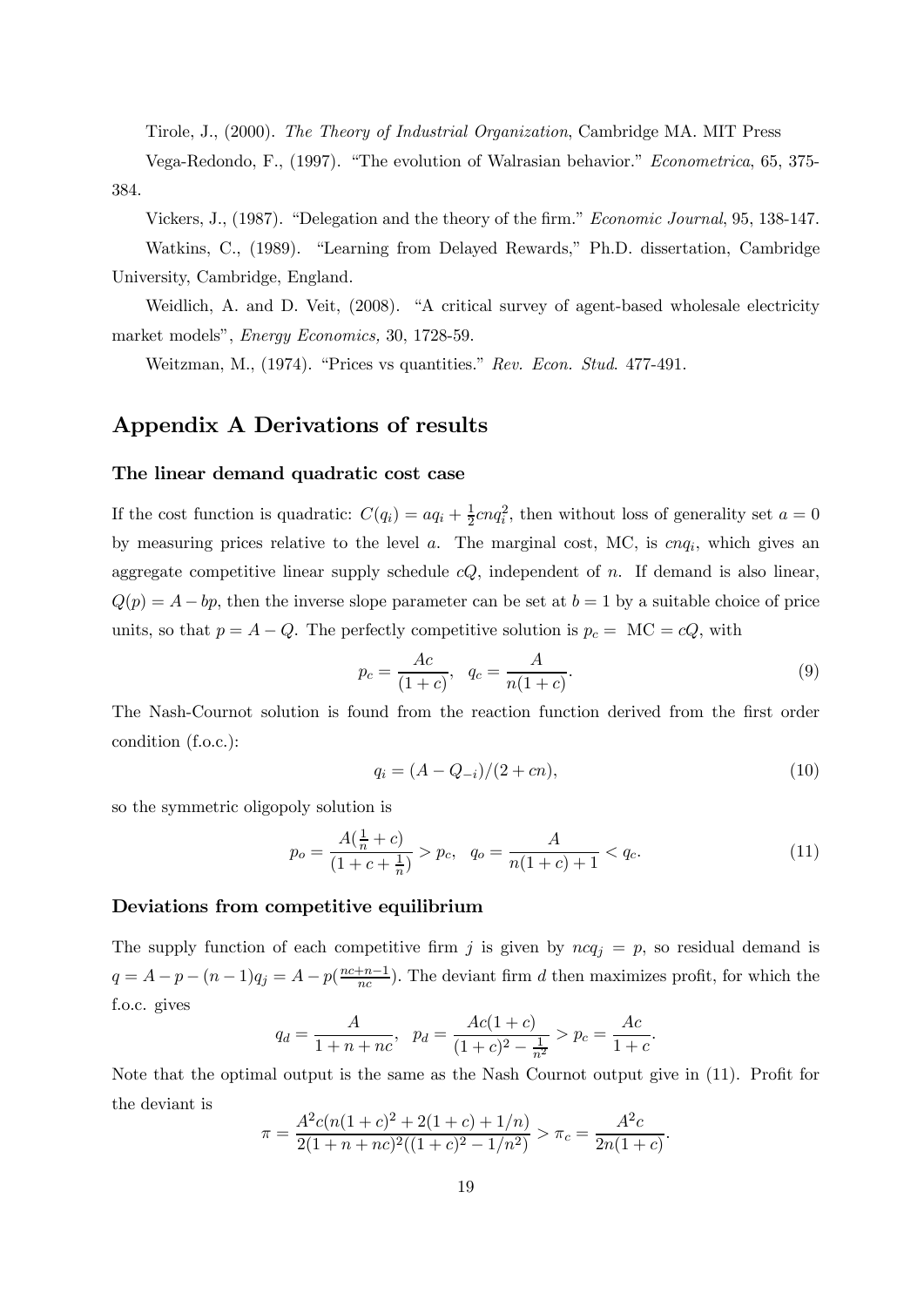This last inequality can be demonstrated by subtracting competitive profit from deviant profit, which, after simplification, has the sign of

$$
c(1 + c + 1/n)^2 \ge 0.
$$

Thus, provided the competitive equilibrium has a positive price (i.e.  $c > 0$ ), it is more profitable to set quantity (or offer whatever the market demands at the price  $p_d$  above) than to act competitively. This is equivalent to observing that the competitive equilibrium here is not a Nash equilibrium with finitely many firms.

#### Fixed mark-up models

If each firm offers its supply at a fixed mark-up above marginal cost, MC, its offer price  $p = MC$  $+m_i$ , (so  $p$  – MC =  $m_i$ ). As MC =  $ncq_i = p - m_i$ , the supply schedule in price space is

$$
q_i = \frac{(p - m_i)}{nc}, \quad (i = 1, ..., i, ..., n). \tag{12}
$$

The market clearing price, MCP,  $p(m_i, m_{-i})$  solves, after substituting  $q_i$  from (12),

$$
p = A - \sum q_i = \frac{(Anc + \sum m_i)}{n(1 + c)}, \text{ so } \frac{\partial p}{\partial m_i} = \frac{1}{n(1 + c)},
$$
  

$$
ncq_i = p - m_i, \text{ so } \frac{\partial q_i}{\partial m_i} = \frac{1}{nc}(\frac{\partial p}{\partial m_i} - 1).
$$

The f.o.c. from maximizing profit w.r.t.  $m_i$  gives

$$
\frac{\partial \pi_i}{\partial m_i} = (p - \text{MC}) \frac{\partial q_i}{\partial m_i} + q_i \frac{\partial p}{\partial m_i} = \frac{m_i}{nc} (\frac{\partial p}{\partial m_i} - 1) + q_i \frac{\partial p}{\partial m_i},
$$
  
\n
$$
= \frac{-m_i (1 - \frac{1}{n} + c)/c + q_i}{n(1 + c)} = 0, \text{ so } q_i = \frac{m_i}{nc} (n - 1 + nc),
$$
  
\n
$$
ncq_i = p - m_i = m_i (n - 1 + nc),
$$

$$
nm_i(1+c) = p = \frac{(Anc + m_i + \sum_{j \neq i} m_j)}{n(1+c)}.
$$
  

$$
m_i(n^2(1+c)^2 - 1) = Anc + \sum_{j \neq i} m_j.
$$

The symmetric equilibrium has  $m_i = m$ :

$$
m(n^{2}(1+c)^{2} - 1) = Anc + (n - 1)m,
$$

$$
m = \frac{Ac}{n(1+c)^{2} - 1},
$$
(13)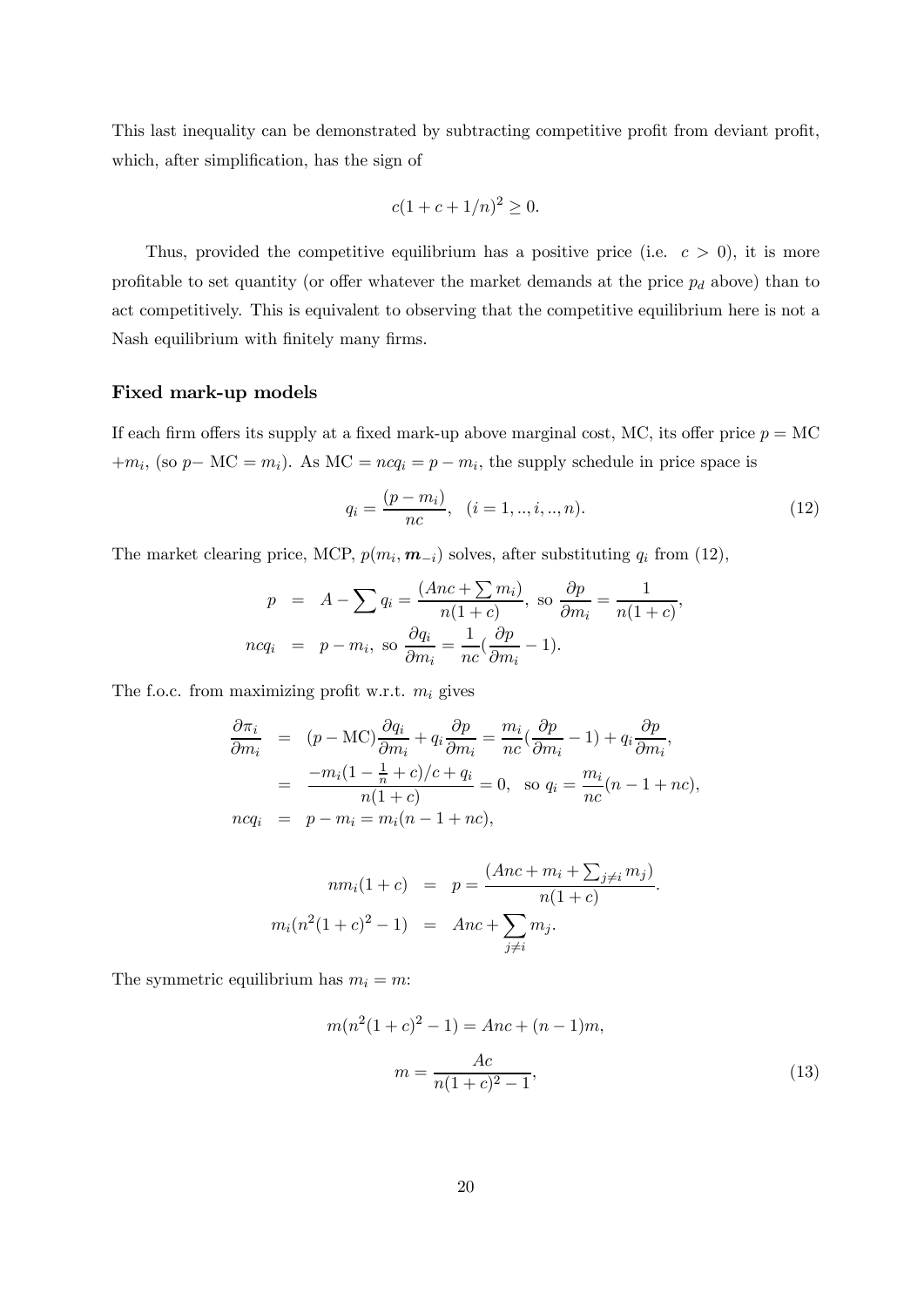## Stackelberg proportional deviations from the proportional mark-up equilibrium

It is convenient to work in terms of the inverse of the proportional markup,  $s = 1/\theta$ . From (8),  $\partial p/\partial m = 1/(1+2c+sc)$  and the follower maximizes profit  $p\bar{q}f - c q_f^2$  by his choice of m as before, noting that  $\partial q_f / \partial m = (\partial p / \partial m - 1)/2c$  and  $p$ - MC = m, giving f.o.c

$$
\frac{\partial \pi_f}{\partial m} = \frac{m}{2c}(\frac{\partial p}{\partial m} - 1) + q_f \frac{\partial p}{\partial m} = 0,
$$
  
\n
$$
m = p \frac{\partial p}{\partial m} = \frac{p}{1 + 2c + sc}, \text{ but}
$$
  
\n
$$
p = \frac{2Ac + m}{2c + 1 + sc},
$$

so

$$
p = \frac{2Ac(1+2c+sc)}{c(2+s)(2+2c+sc)}.
$$

The leader's profit function is proportional to  $(2s - cs^2)p^2$  for which the f.o.c. can be written

$$
\frac{d \log p}{ds} = \frac{cs - 1}{s(2 - cs)}, \text{ but}
$$
\n
$$
\frac{d \log p}{ds} = \frac{c}{1 + 2c + sc} - \frac{1}{2 + s} - \frac{c}{2 + 2c + sc},
$$

from which the optimal value of s can be determined. For example if  $c = 1, A = 100$ , the symmetric proportional mark-up equilibrium has  $s = \sqrt{3} - 1 = 0.732$  and  $q = 21.1$ , but in this case the solution is  $s = 0.7142$ , which is a slightly steeper slope. Instead of the symmetric price being  $A/\sqrt{3} = 57.7$ , the new price is 58.1 and the leader's output is 20.7, profit 774. Had the leader accepted the fixed mark-up equilibrium, the price would have been 571, the output 214 and profit 765, which is less. If the leader had chosen output rather than the proportional mark-up the equilibrium price would have been 589, quantity 214 and profit 800, higher than choosing the proportional mark-up.

## Appendix B Learning, adjustment, convergence and stability

In an oligopoly, agents compete against others who also possess market power, and the resulting equilibrium, if one exists, will depend on the actions that agents take (setting prices, offering quantities, choosing quality, investing, advertising, etc.), and the extent to which they take account of strategic interactions, which will depend on what they know, what they can observe, and what rules of behaviour they adopt. The wide range of oligopoly equilibria depends on the rules followed, the strategy sets, and information available to players. This appendix briefly surveys some of these options and their implications for the choice for modelling markets.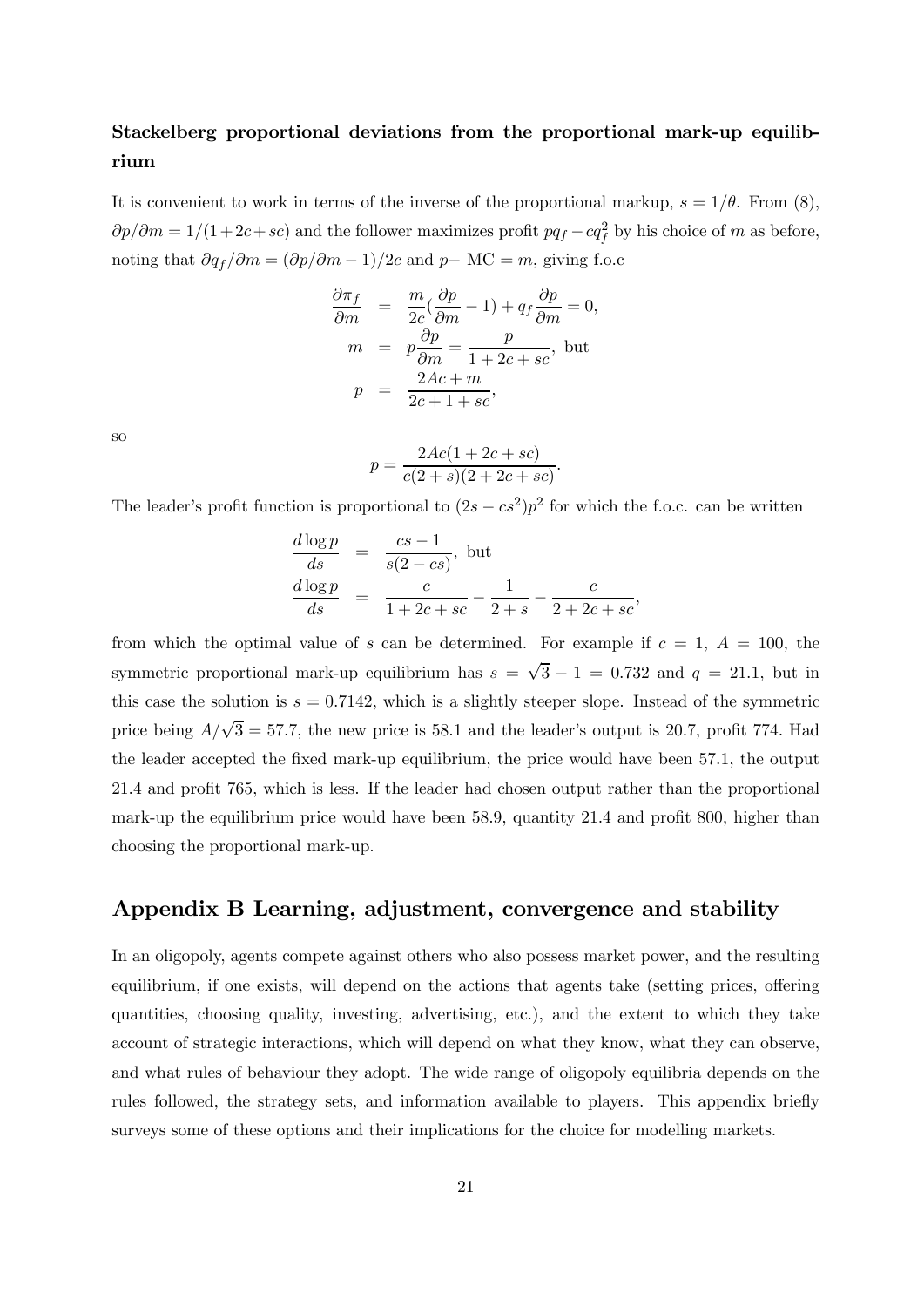The standard economic model assumes that firms have full information about costs and demand and rationally decide on their profit-maximizing choice (of output or price in the simplest case of homogenous products). Empirical industry studies in the 1940's were concerned with the apparent mismatch between the theory of profit maximization and the evidence that managers had little if any concept of marginal cost and revenue. Instead they followed rules of thumb in setting prices at a mark-up over average cost (Hall and Hitch, 1939). As Grant and Quiggin (1994) observed, this led to a methodological debate in which Friedman (1953) argued that managers could be following rules of thumb but still be pushed towards profit-maximizing behaviour, as those who chose non profit-maximizing mark-ups would earn lower profits and lose market share and/or exit. Grant and Quiggin further argued that this argument does not immediately apply to oligopolistic markets in which managers need to anticipate how their rivals will respond to their actions. If other firms were choosing mark-ups on costs, then this would affect the choice of a profit maximizing firm.

Grant and Quiggin (1994) examined the case in which each firm chose its profit-maximizing mark-up over average cost instead of choosing the optimal output level. This relates firms' actions more closely to what they observe, but they are still assumed to set the mark-up where marginal cost is equal to marginal residual revenue (although their opening remarks suggest that firms actually adjust their mark-ups in response to market conditions and so grope towards this profit-maximizing position, in the spirt of Friedman's defence).

Once imperfect information is accepted, and that agents need to experiment to discover the relevant features of their market environment, and specifically the residual demand they face given final demand and the suppliers of their competitors, the way is open to modelling how this learning will take place. That will depend on what is known, what is unchanging (e.g. final demand) and what may evolve (e.g. the actions of competitors). One approach has been to explore the consequences of imperfectly observing rivals' actions but nevertheless having otherwise full information about the consequences of any set of actions by the players. Bagwell (1995) explores one-shot Stackelberg games to disentangle the implications of the two standard assumptions - that one agent can move first, and that all other agents perfectly observe her choice. He claimed that the first-mover advantage is eliminated if there is even a slight amount of noise in observing the leader's choice. van Damme and Hurkens (1997) criticized this conclusion by noting that it depended on restricting choices to pure strategy equilibria, and that Bagwell's game always had mixed strategy equilibria close to the Stackelberg equilibrium when the noise was small. Their paper contains an extensive discussion of equilibrium selection, but remains firmly within the standard game-theoretic approach.

An alternative approach is to suppose that the information available to firms is limited to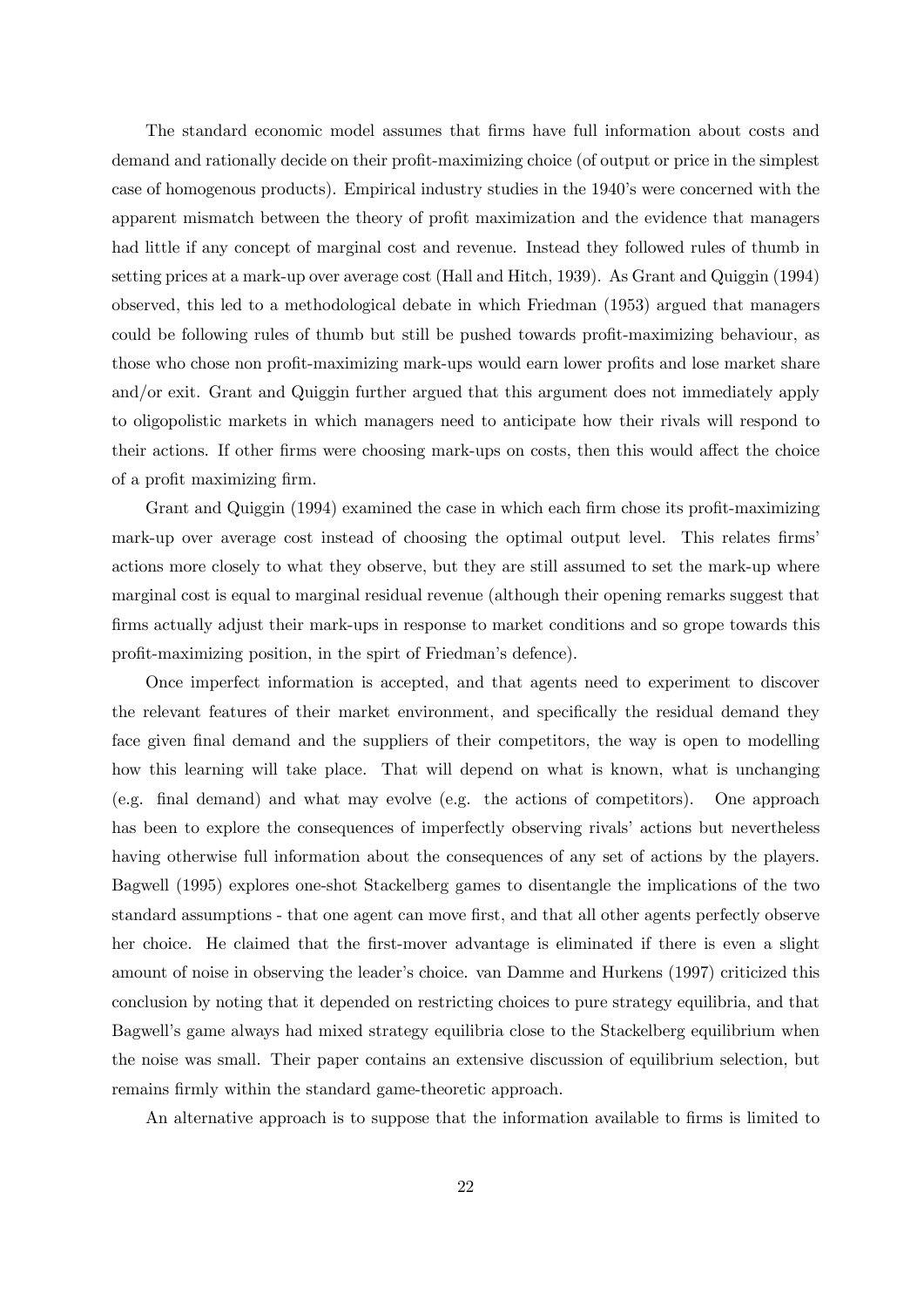their own costs and market outcomes, which they can observe in a sequence of choices by all the firms. Again there are several ways this can be modelled, depending on what firms can observe. A number of papers have assumed that firms can observe the actions and subsequent profits earned by their rivals, so that they can imitate their behaviour. Vega-Redondo (1997) explores the classic Cournot setting of a market of quantity-setting firms producing a homogenous output in which firms experiment with a different level of output with a  $\varepsilon$ -(small) probability, and successful firms win out over less successful firms, as Friedman (1953) argued. He concludes that the final resting place of this stochastic dynamic process was the unique Walrasian (i.e. perfectly competitive) outcome. This approach was extended by Schipper (2009), who allowed firms either to imitate the output choices of the most profitable firms, or to optimize against the other firms, but with all firms making small mistakes. This time the long-run state is one in which imitators are better off than optimizers. A subsequent paper by Duersch, Oechssler, and Schipper (2012) extends this idea, which was prompted by observing experimental subjects playing a Cournot duopoly against a computer programmed with a variety of learning algorithms. The computer could easily be beaten, except when it followed the rule of copying the action of the most successful player in the previous round.

Schipper and his colleagues assume that all firms can identify both the actions and the resulting profits of their rivals, while Vega-Redondo (1997) adopted a more Darwinian approach in that exit or death is more likely with lower profits. But in a world of strategic rivalry, firms may go to considerable lengths to conceal both profits resulting from specific actions and the actions themselves, and with imperfect competition they may be able to survive without necessarily maximizing profits.

The idea of looking for equilibria as the outcome of Darwinian selection leads to the concept of an Evolutionarily Stable Strategy (ESS), and this appears to be an attractive equilibrium concept in a world of imperfect information in which agents experiment, and either prosper or suffer in the resulting competition. Much of the subsequent literature has been driven to characterize the resulting equilibrium: will interaction lead to competitive outcomes (WE) or will firms learn to sustain imperfectly competitive outcomes, such as the Cournot Equilibrium (CE), or the even more profitable tacit collusion equilibrium (TCE)?

Thus Vallée and Yildozoglu (2009) note that an action that harms the performer less than it harms its rivals differentially advantages the performer. In some cases that may lead the performer to have a higher survival probability even though it makes itself worse off. Hamilton (1970) calls this a spite effect (familiar from trade literature as a "beggar-my-neighbour" policy). But if firms are reasonably capital intensive and have high sunk costs (as generators are), they are unlikely to follow a beggar-my-neighbour policy as the cost in lost variable profits may be high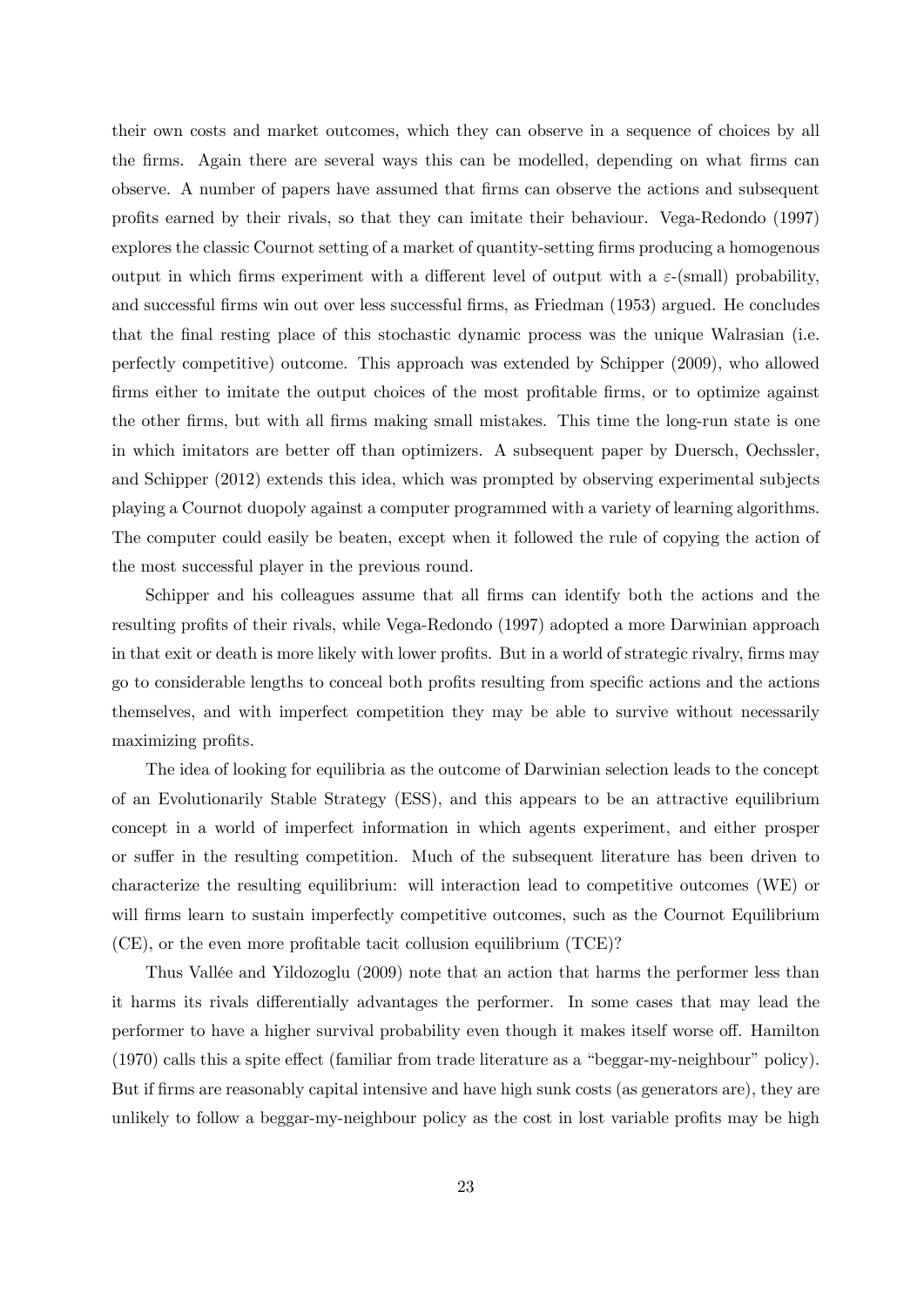compared to the gain of bankrupting competitors, particularly if there is free entry. Although in general not all Nash Equilibria (NE) are ESS, in the absence of the spite effect, Vallée and Yildozoglu (2009, p6) prove that a strict NE is an ESS in a symmetric finite population oligopoly game.

However, if survival depends on *relative* rather than absolute profitability - as in imitationbased social learning - the result is convergence to the WE. Specifically, Vallée and Yildozoglu (2009) show that strategies that imply a deviation from the WE will be eliminated while the strategies that imply a deviation from the CE in the direction of the WE will diffuse in the population. Social learning leads to WE because increasing output below the WE leads to a relatively greater profit for the deviant than the original population, so it is advantaged. Note that this requires less successful firms to exit unless they increase their output. Not surprisingly, if firms take the price as given they are likely eventually to behave competitively.

Vriend (2000) draws the distinction between social learning where survival depends on relative performance, and individual learning in which firms cannot observe and therefore imitate the actions of others, but instead experiment and learn from their own performance. If firms assume that they can change their output holding constant the price enjoyed last period (i.e. they ignore the effect their output will have on price next period) the WE is the ESS and the CE is not an ESS. But if firms ignore the (misleading) price last period and continue to try out strategies (output levels) for long enough to learn how they compare, they can converge to the CE. Models of social learning therefore seem inappropriate for modelling oligopolistic markets.

Waltman and Kaymark (2008, p3277) note two approaches to individual learning: beliefbased learning and reinforcement learning. "Examples of belief-based learning models are Cournot adjustment and fictitious play (Fudenberg and Levine, 1998). These two models assume that an agent has the ability both to observe its opponents' action choices and to calculate best responses. In a Cournot oligopoly game, the models predict that firm behavior can converge only to the Nash equilibrium. Compared with belief-based learning models, reinforcement learning models make few assumptions about both the information available to an agent and the cognitive abilities of an agent. . . . An agent is only assumed to have knowledge of the strategies that it can play and, after playing a strategy, of the payoff that it has obtained from that strategy." Given that, they show (under some rather delicate conditions) that reinforcement learning can result in a TCE, the least competitive alternative to a WE.

What firms observe, and whether they can imitate strategies or only choose between strategies and learn of their outcome, clearly matters. Tirole (2000, p240) notes that "the proliferation of theories is mirrored by an equally rich array of behavioral patterns actually observed under oligopoly." Tirole (p261) also notes that the evolutionary approach "looks at strategies, or (better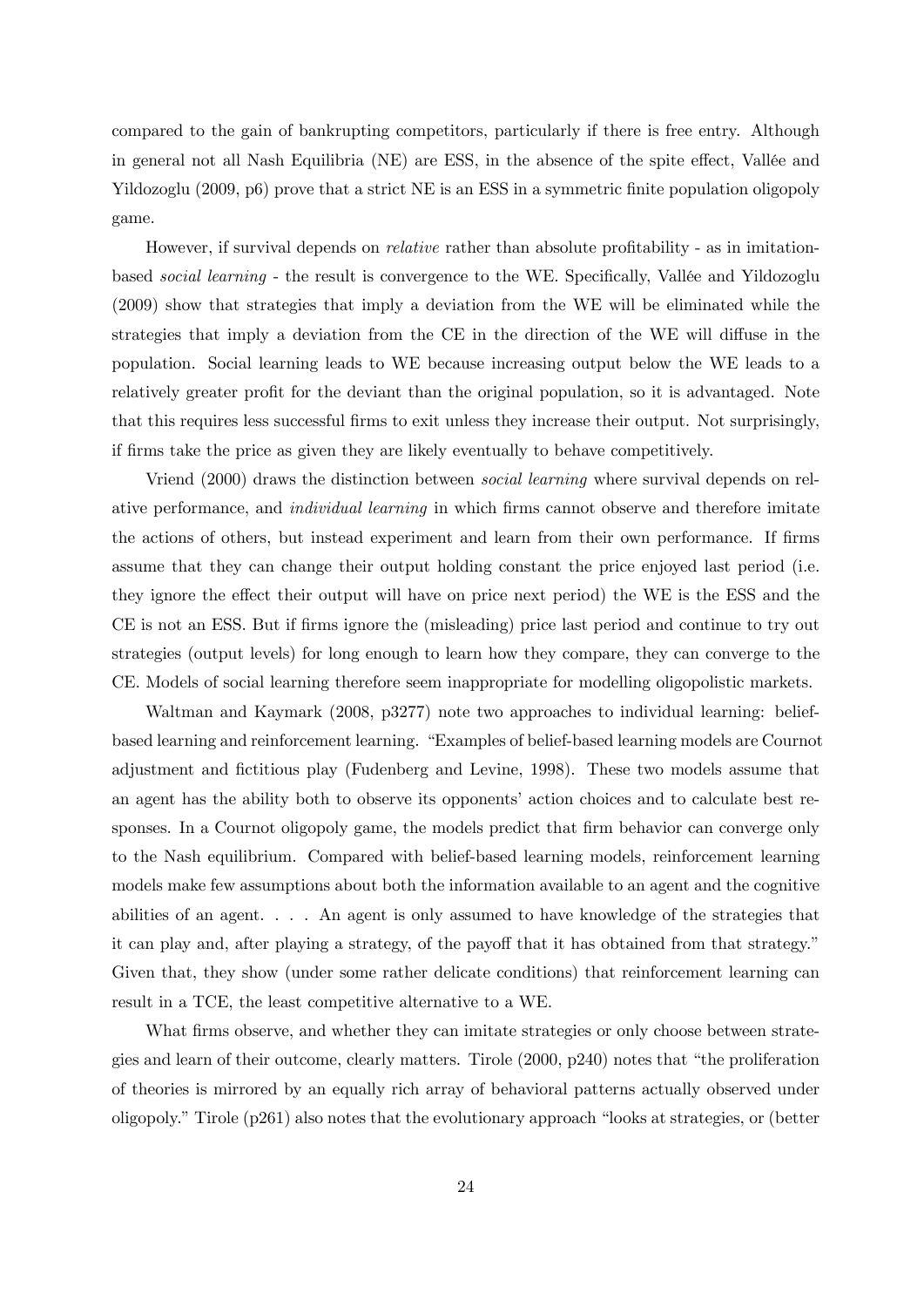terminology) rules, that are "robust" in the sense that they do relatively well against a variety of other rules. . . . and that "only actors who use robust rules will stay around. . . . What is mean by "robust rule" is a priori contingent on the set and the probability distribution of mutations, and on the set of strategies the robust rule is allowed to be compared to."

All this argues for individual learning in mark-up models as appropriate for modelling electricity markets. There are several papers on the theory of mark-up pricing in learning models, mostly based on mark-ups on average costs (AC). One that would seem to parallel our interests closely is the paper by Pasche (2002), which looks at two forms of mark-up: either as an absolute difference between price and AC, or as a proportion of the AC. He defines a number of equilibrium concepts for Stackelberg mark-up deviations from Cournot or Bertrand equilibria for the differentiated duopoly case.

Al-Najjar et al. (2008) look at mark-up choices when firms follow "naïve" adaptive learning to adjust prices and periodically try different "costing methodologies" to see whether they can improve on their price searching behaviour, as part of a research programme to reconcile cost misallocation and "irrational" pricing that appear to characterize actual firm behaviour and even the management textbook advice. This follows from observations that companies "use full costs rather than variable costs" (Maher, Stickney and Weil, 2004) but the same authors also note that "cost-based pricing is far less prevalent in Japanese process-type industries (for example, chemicals, oil and steel)" to which we would add electricity.

## Agent-based models and learning

Agent-based models define a number of agents (e.g. firms, traders, consumers) and specify their rules of behaviour — the actions they can take and the information available and on the basis of which they learn and update their behaviour. The literature on models of learning (see also Camerer, 2003) argues for the suitability of reinforcement learning for modeling industrial commodity and particularly electricity markets. Reinforcement learning models have been studied in economics (e.g. Roth and Erev, 1995) and in the artificial intelligence literature (e.g. Sutton and Barto, 1998). Q-learning is a reinforcement learning model originally developed in the field of artificial intelligence (Watkins, 1989, further developed by Littman, 1994 and Hu and Wellman, 2006) and appears to be the preferred model for electricity markets. An agent using a Q-learning algorithm keeps in memory a Q-value function of the weighted average of the payoffs obtained by playing a certain action in the past. The agent then plays with high probability the action that gives the highest payoff and with a small probability a randomly chosen different action (to test that any optimum found is not just a local maximum), observes the payoff it obtains and then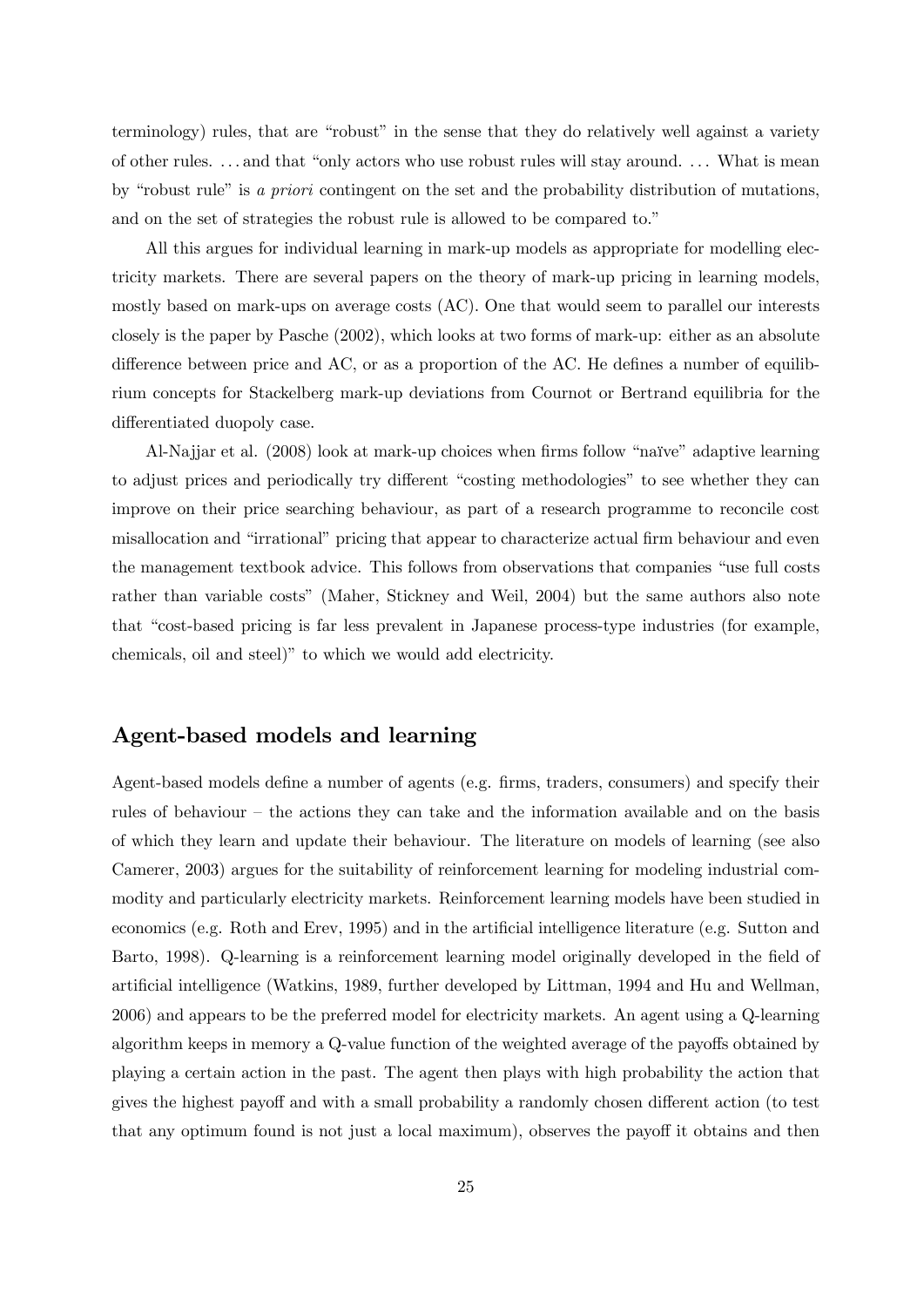updates its Q-value (Krause et al., 2006; Waltman and Kaymak,  $2008$ ).<sup>5</sup> Supply function models, developed by Klemperer and Meyer (1989) and applied to electricity markets by Green and Newbery (1992), are attractive intermediate formulations. In particular, their linear solutions have been influential in motivating the kind of agent-based models often chosen. In the simple quadratic cost, linear demand model there are two simple types of deviation from competitive bidding - marking-up the offer schedule by a constant amount, or proportionally marking up the slope of the offer schedule, as in Hobbs et al. (2000). If marginal costs are linear, then there is a supply function equilibrium which is a proportional mark-up on the marginal cost, and this solution has been widely used in simple analytical models (e.g. Green,  $1999$ ).<sup>6</sup>

To summarize, a number of markets, for example electricity markets, can be explored through agent-based modelling. In such models, agents learn by testing out deviations from past strategy choices to see if they can increase profits, and continue to experiment until further improvements can no longer be found. The model must specify exactly what can and cannot be observed, and in many cases this is restricted to information about the firm's profit and his past choices (which can be computed from past outputs, the cost function and the associated market prices). As such the information is even more imperfect than normally assumed in formal gametheoretic studies, but may avoid some of the evident sensitivities of such studies to the precise form of the information assumed.

#### Agent-based modelling of wholesale electricity markets

There are a wealth of examples of using such models to explore learning in complex markets. Wholesale electricity markets are one example. Learning is seen where generators (and in some cases other agents such as retailers or suppliers) might choose a variety of actions in their pursuit of profit or advantage. In some, agents can sign contracts ahead of time as well as deciding at what price to offer electricity into the spot market. Except for very stylized (e.g. Cournot) models, it has been analytically very difficult to solve for the optimal combination of forward contracts and spot sales in the presence of market power. Newbery (1998) was able to do this for a supply function equilibrium model by assuming that existing generators would choose contracts to deter entry that might otherwise lead to excess capacity. Unless average prices can be externally specified (in this case by free entry), there are too many possible combinations of

 $5$ See Littman (1994) and Hu and Wellman (2003). Weidlich and Veit (2008) critically compare these with other reinforcement learning models.

<sup>&</sup>lt;sup>6</sup>With finite support to the distribution of demand and no capacity limits as here, there will be a continuum of supply function equilibria, of which one is the linear supply function, which is the optimal response of any firm provided all other firms have chosen that supply function.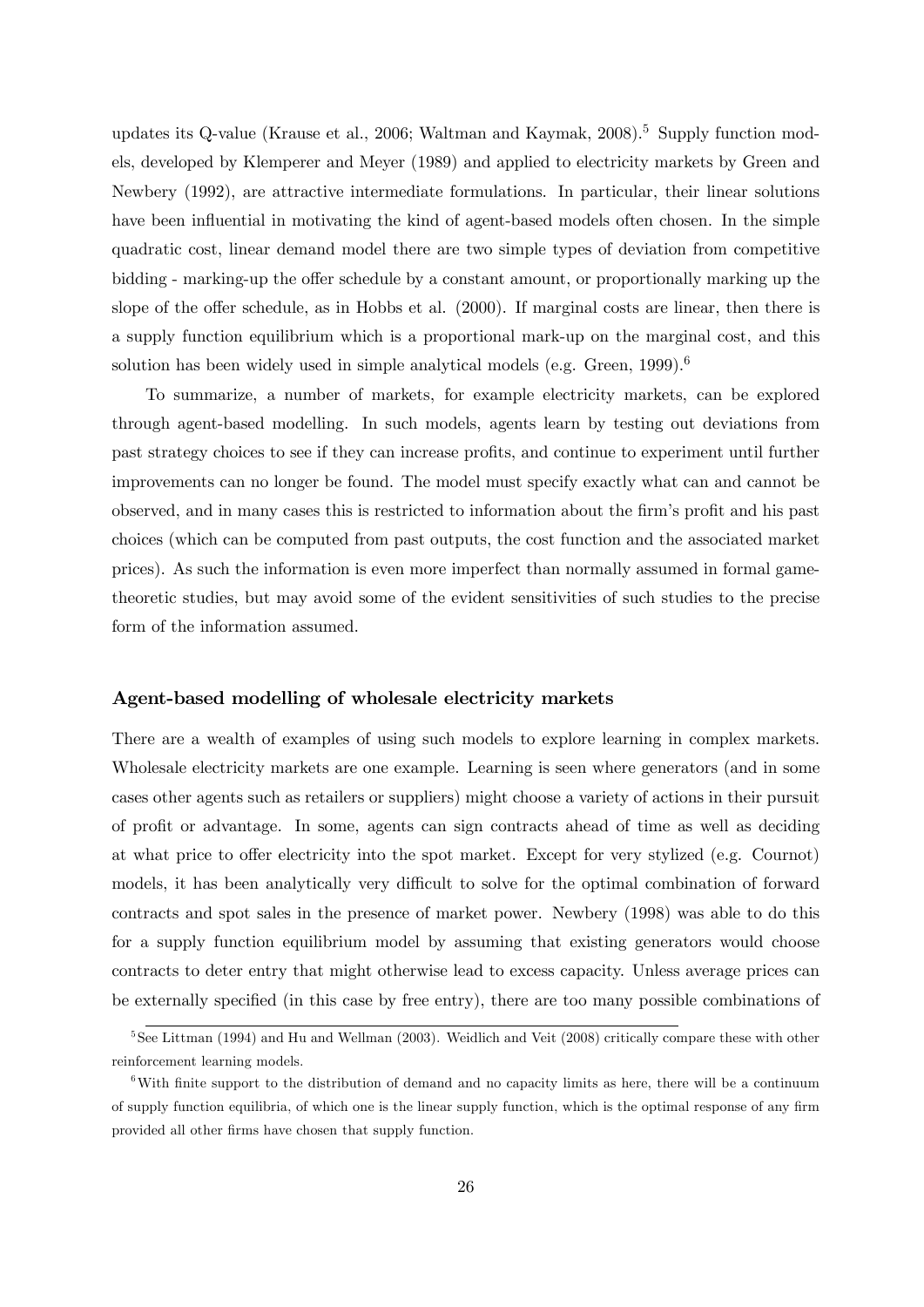contracts and spot offers to be tractable in a supply function setting (arguably the most natural choice for modelling electricity wholesale markets).

Bunn and Oliveira (2001) adopt an agent-based model to explore the possible implications of moving from the original Electricity Pool for England and Wales to the New Electricity Trading Arrangements (NETA) to see how this might impact on both generators and suppliers, given that generators may have market power and can choose to contract ahead but also be exposed to the Balancing Mechanism. Given that their model was developed before NETA went live some of their predictions were remarkably prescient (such as the predicted low volume of trading in the Balancing Mechanism), and illustrate the strength of this approach for studying proposed market design changes in a realistic setting that includes contracting.

Bunn and Oliveira (2003) extend this model to explicitly consider market power in a model of the English wholesale market in which the regulator, Ofgem, had imposed a Market Abuse Licence Condition that was appealed to the Competition Commission. Again, the development of their model was motivated by a practical policy question. Veit et al (2006) also study the case in which an oligopoly of generators sign contracts ahead of time and then compete in a transmission constrained spot market. In this case agent-based modelling is chosen to handle the complexity of the decision process (complicated by the transmission constraints), and confirms the prediction of simpler analytical models (e.g. Newbery, 1998) that forward contracting to sell leads to more competitive spot market behaviour and hence lower prices.3 These and other agent-based models of wholesale electricity market are discussed in the excellent survey by Weidlich and Veit (2008), who compare different learning strategies and their results.

A key question facing such modelers is whether the resulting equilibrium is indeed a Nash equilibrium (where that is unique) in the space of actions allowed in the formulation of the game, and indeed what happens where there are multiple Nash equilibria. This is the question that Krause et al. (2005) address in the context of a simplified power market, and answer affirmatively for unique Nash equilibria.

The obvious problem with agent-based modelling where agents are assumed to learn about the profit consequences and adapt their strategies to increase profits is that the action space over which they make choices may be too restrictive and may allow other more sophisticated agents to exploit this limited strategy choice by choosing from a wider range of actions. In that sense the models may be dismissed as too simplistic to model the behaviour of more sophisticated firms (who certainly hire the brightest and best to examine their strategic choices). A good defence of adaptive learning would be to show that the equilibrium of the form of learning were robust against more sophisticated players choosing from a wider set of actions.

#### Additonal References for Appendix B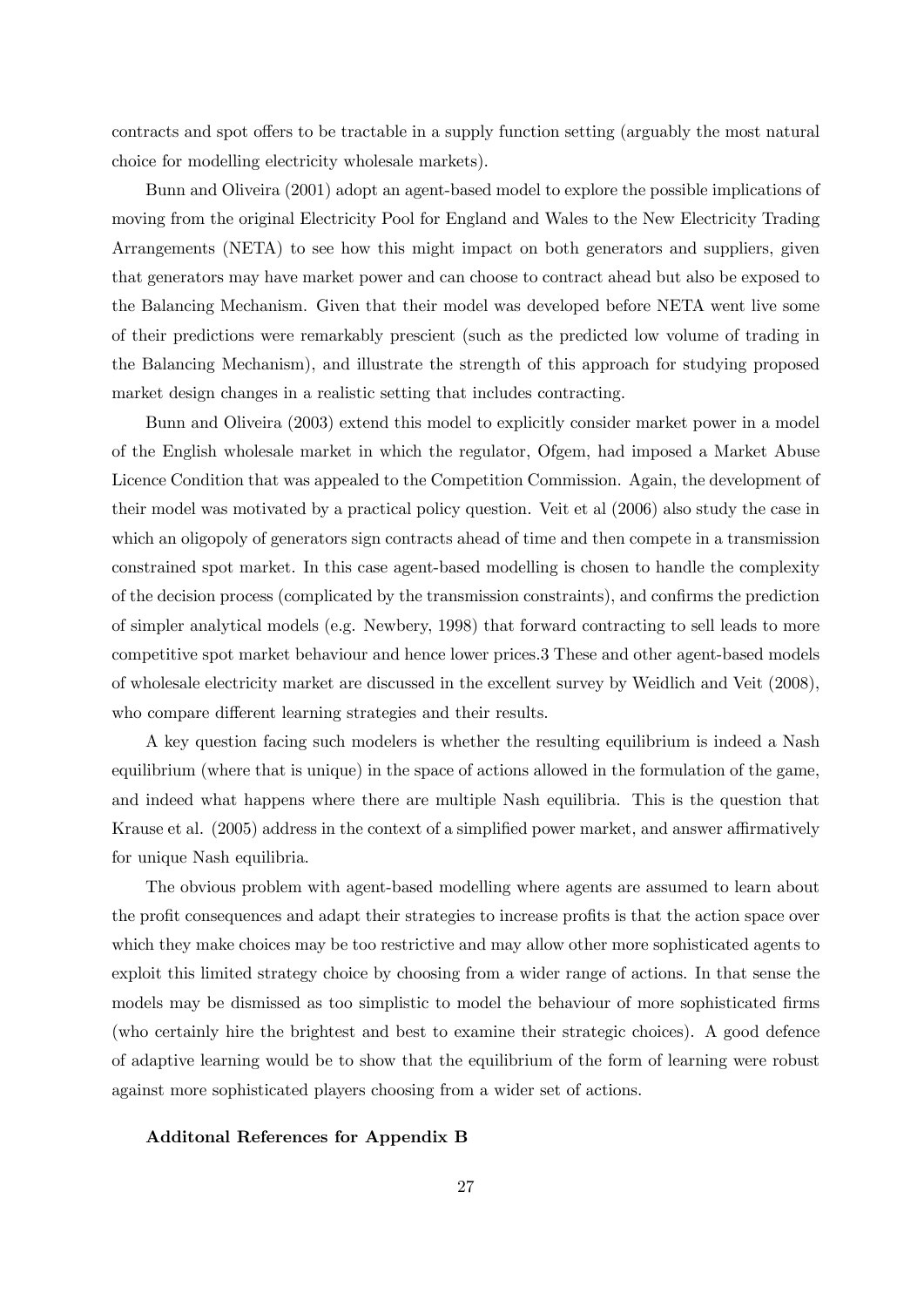Al-Najjar, N., Baliga, S. and Besanko, D., (2008), "Market forces meet behavioral biases: cost misallocation and irrational pricing." RAND Journal of Economics, 39, 214-237.

Bunn, D.W. & Oliveira, F.S., (2001). "Agent-based simulation: an application to the new electricity trading arrangements of England and Wales." IEEE Transactions on Evolutionary Computation, Special issue: Agent Based Computational Economics 5 5, 493-503

Bunn, D.W. & Oliveira, F.S., (2003). "Evaluating individual market power in electricity markets via agent-based simulation." Annals of Operations Research, 121 1-4, 57—77.

Camerer, C. F., (2003), Behavioral game theory: Experiments in strategic interaction. Princeton University Press, Princeton, New Jersey.

Friedman, M., (1953). Essays in Positive Economics, University of Chicago Press, Chicago.

Fudenberg, D. & D. Levine, (1998), "Learning in games." European Economic Review, 42(3— 5), 631—639.

Green R., (1999). "The electricity contract market in England and Wales." The Journal of Industrial Economics, 47, 107-124.

Hamilton, W.D. , (1970). "Selfish and Spiteful Behavior in an Evolutionary Model." Nature, 228, 1218-1220.

Hobbs, B. C. Metzler, and Pang, J.-S., (2000). "Strategic gaming analysis for electric power systems: an MPEC approach." Power Systems, IEEE Transactions, 15, 638-645.

Hu, J. and M. Wellman, (2003). "Nash Q-learning for general-sum stochastic games", Journal of Machine Learning Research, vol. 4, pp. 1039—1069.

Krause, T., G. Andersson, D. Ernst, E. Vdovina-Beck, R. Cherkaoui, and A. Germond, (2005). "A comparison of nash equilibria analysis and agent-based modelling for power markets." in Power Systems Computation Conference (PSCC), Liege.

Littman, M. (1994). "Markov games as a framework for multiagent reinforcement learning." in Proceedings of the Eleventh International Conference on Machine Learning. 157-163, San Francisco, CA: Morgan Kaufmann.

Maher, M., Stickney C. and Weil P.L., (2004). "Market forces meet behavioral biases: cost misallocation and irrational pricing." Managerial Accounting, 8th ed. Mason, OH: South-Western, 2004.

Pasche M. , (2002). "Heterogeneous Behavioral Rules in the Oligopolistic Case." University of Jens WP 2002/01.

Roth, A. E. and Erev, I. , (1995). "Learning in extensive form games: experimental data and simple dynamic models in the intermediate term." Games and Economic Behavior, 8, 164- 212.

Sutton, R. S. and Barto, A. G., (1998). Reinforcement learning: An introduction. MIT